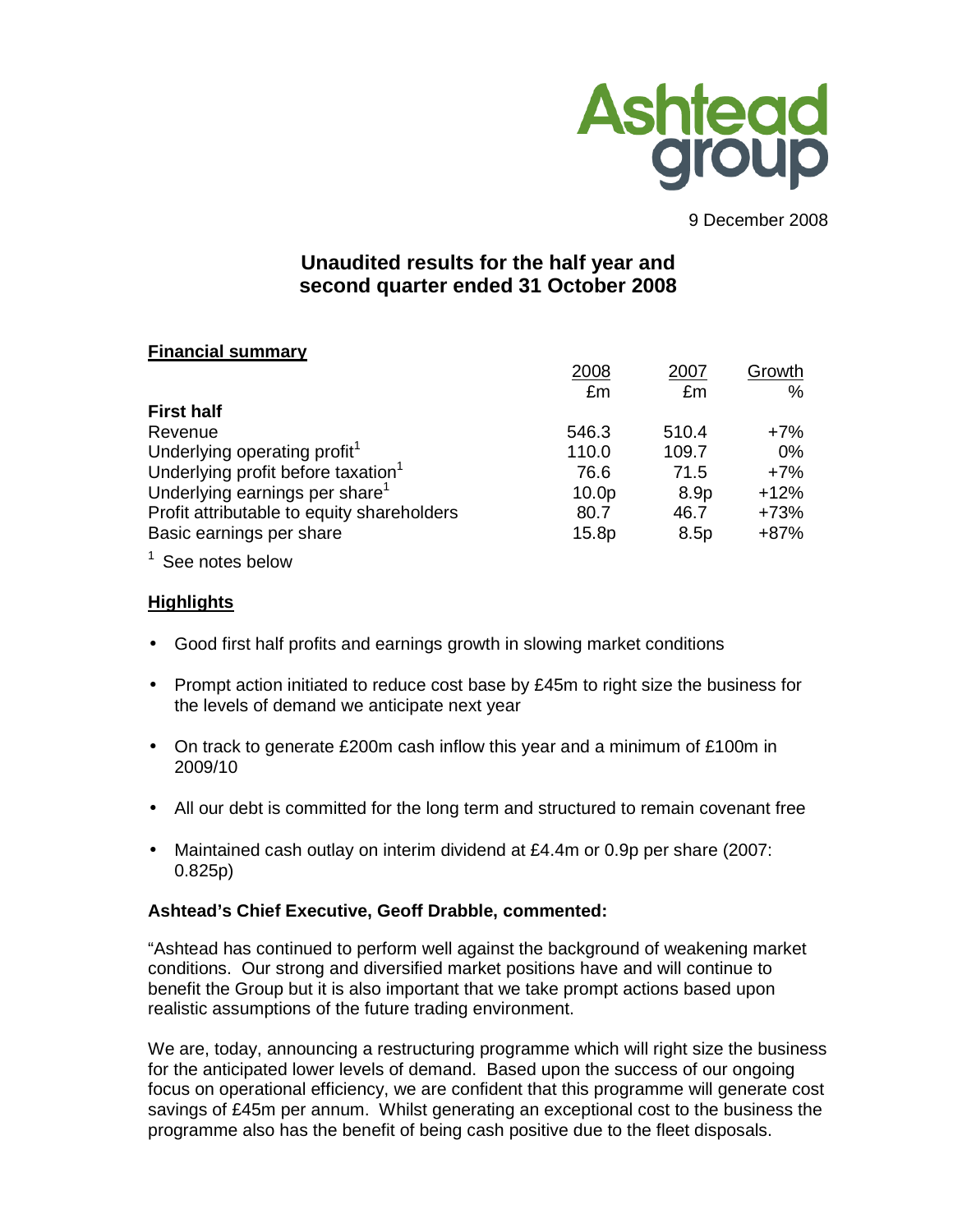We continue to be confident in the strength of our debt package which is committed for the long term and structured to support us through the cycle. We remain on track to deliver £200m of cash generation this year and expect a minimum of £100m in 2009/10 thereby significantly reducing our future borrowing needs. In addition our asset based debt package is effectively covenant free and we anticipate it remaining so even allowing for a long and deep recession.

Whilst the outlook for the operational trading environment in the second half is weaker and difficult to predict, we will benefit significantly both from lower interest costs and the stronger dollar. Longer term, our strong market positions, long term committed debt facilities, cash generative and flexible business model and the decisive restructuring exercise which we are undertaking allow the Board to view the future with confidence."

#### Contacts:

| Geoff Drabble  | Chief executive  | 020 7726 9700 |
|----------------|------------------|---------------|
| lan Robson     | Finance director |               |
| Brian Hudspith | Maitland         | 020 7379 5151 |

#### Financial definitions

- a) Underlying profit and earnings per share are stated before exceptional items and amortisation of acquired intangibles. The definition of exceptional items is set out in note 4 to the attached financial information. The reconciliation of underlying earnings per share and underlying cash tax earnings per share to basic earnings per share is shown in note 7 to the attached financial information.
- b) IFRS requires that, as a disposed business, Ashtead Technology's after tax profits and total assets and liabilities are reported in the Group's accounts as single line items within our income statement and balance sheet with the result that revenues, operating profit and pre-tax profits as reported in the Group accounts exclude Ashtead Technology. Prior year figures have been restated accordingly.

Geoff Drabble and Ian Robson will host a meeting for equity analysts to discuss the results at 9.30am on Tuesday 9 December at the offices of UBS at 1 Finsbury Avenue, London EC2. For the information of shareholders and other interested parties, the analysts' meeting will be webcast live via the Company's website at www.ashtead-group.com and there will also be a replay available from shortly after the call concludes. A copy of this announcement and the slide presentation used for the meeting will also be available for download on the Company's website. There will also be a conference call for bondholders at 3pm (10am EST).

Analysts and bondholders have already been invited to participate in the meeting and conference call but anyone not having received dial-in details should contact the Company's PR advisers, Maitland (Kerryn Jahme) at +44 (0)20 7379 5151.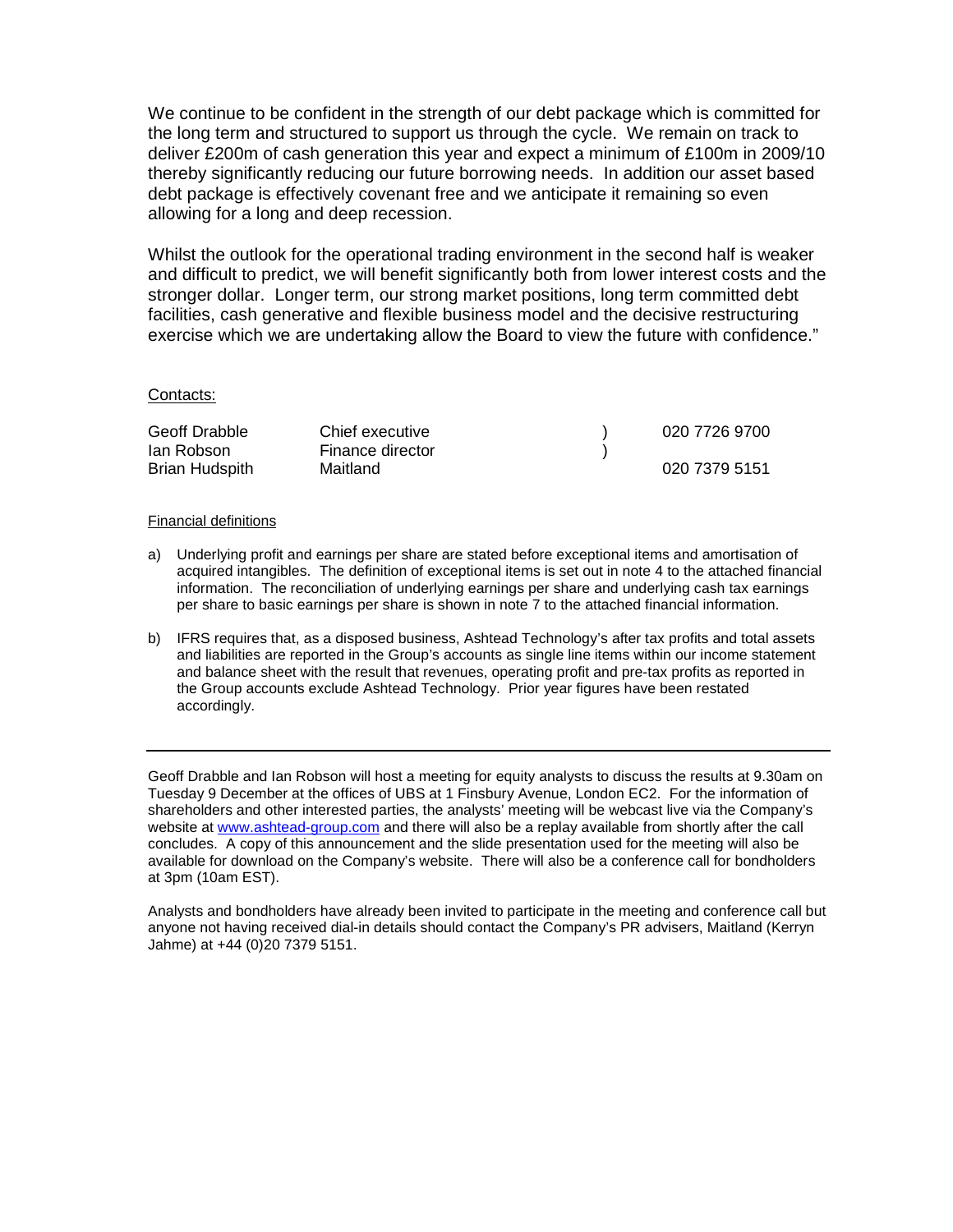## **Market background**

The impact of financial constraint and economic uncertainty on our markets has become increasingly apparent towards the end of the first half. All major forward indicators now point towards a somewhat greater reduction in non-residential construction activity than that expected at the end of our first quarter.

The private sector has been first to see a slow down, particularly amongst the smaller builders. Sectors which are most exposed to consumer spending, such as retail, are being affected first and a number of projects have been postponed or cancelled.

Infrastructure work is likely to remain good for the medium term with particular areas of strength being utilities, prisons, schooling and transportation. Future strength, however, depends on central funding and both US and UK administrations have highlighted the need for increased public sector investment to improve ageing infrastructure and support employment. These statements of intent, whilst encouraging, are not supported as yet by firm financed commitments and, therefore, we have decided to right size our business to the lower level of demand we expect in the near term.

We would, however, anticipate that initiatives such as the Obama infrastructure package and the UK government's intention to bring forward £3bn of infrastructure spending could start to impact our markets towards the end of 2009. A combination of financial constraint and uncertain order books will result in contractors, particularly in the US, increasingly choosing the rental option. We therefore anticipate that the established trend towards increased outsourcing of equipment supply in the US will accelerate.

In addition, the rental industry remains fragmented with a number of smaller rental companies surviving on leasing finance often with low or zero cost interest rates subsidised by equipment manufacturers. This source of finance has become increasingly scarce and substantially more expensive. We therefore expect the rental market to consolidate further during the downturn, benefitting the larger, better financed players such as ourselves.

Therefore, with strong market positions in both the UK and US, supported by young fleets and sound long term debt facilities, we would anticipate emerging from the current downturn with greater market share and, in the US, in a market with enhanced rental penetration.

## **The impact of exchange rate fluctuations on our business**

Both Sunbelt and A-Plant earn their revenues, pay their costs and fund their working capital needs in their respective currencies of the US dollar and sterling and are unaffected by changes in the exchange rates. The Group's currency exposure therefore constitutes a translation exposure which only arises in the preparation of the consolidated accounts.

When the US dollar strengthens against sterling, as was the case in the second quarter and particularly during the month of October, then the sterling value of Sunbelt's profits and of our dollar based interest cost increases as does the sterling value of Sunbelt's assets and liabilities including its dollar debt which makes up the vast majority (around 97%) of the Group's total debt.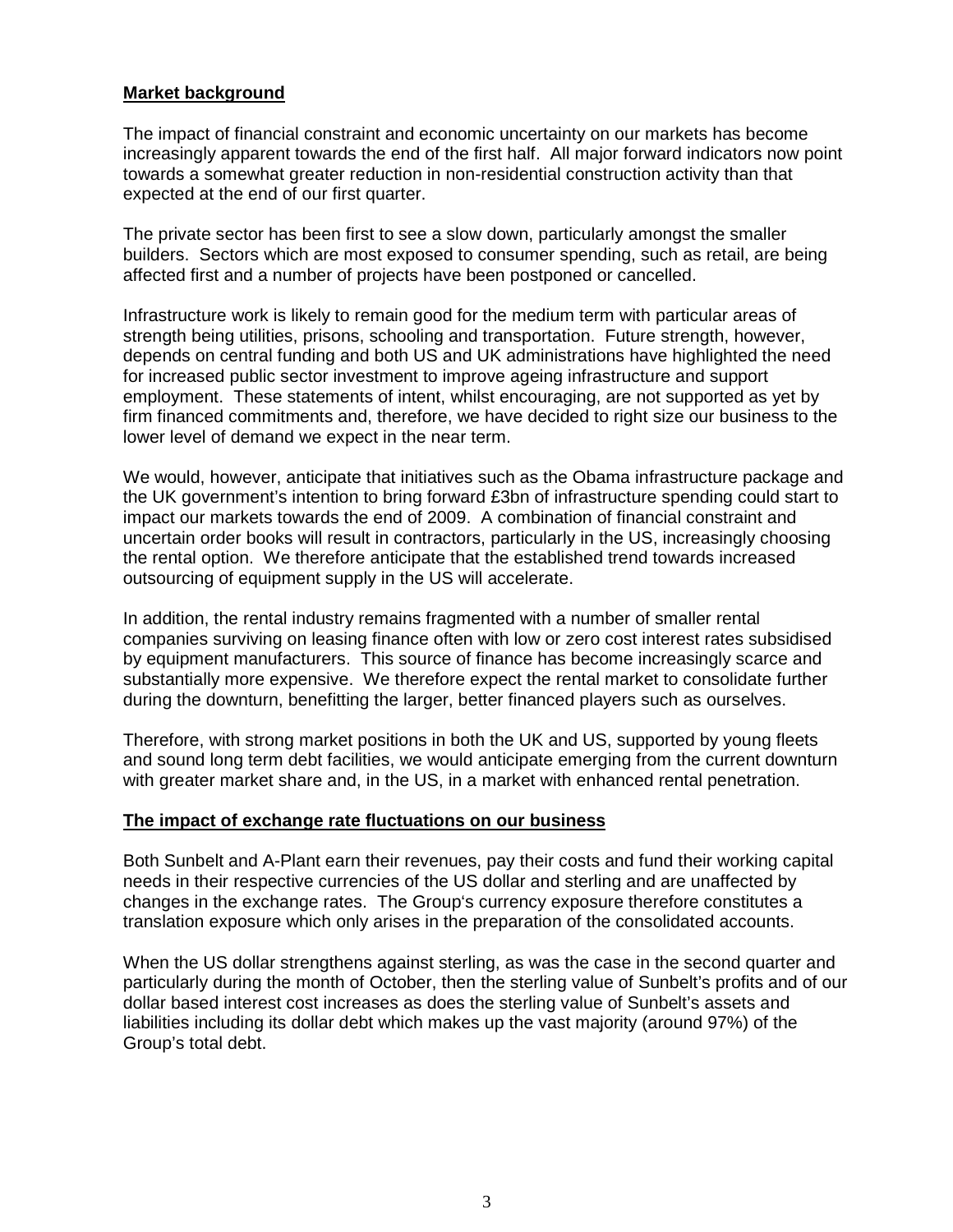In the half year the average rate of exchange used for translating our earnings was  $$1.88 =$ £1 whilst the closing exchange rate at 31 October 2008 used for balance sheet translations was \$1.62 = £1. The equivalent rates a year ago were \$2.01 = £1 for earnings and \$2.08 = £1 for the balance sheet whilst the balance sheet rate at both 30 April and 31 July 2008 was  $$1.98 = £1$ . This means that whilst the exchange rate impacting half year earnings has strengthened by just 7%, the effect on balance sheet rates is much more significant with 22% appreciation compared to last year of which 18% has occurred in the second quarter.

Principally as a result of the large balance sheet rate movement, there is a net translation gain of £40m in first half reserves which represents the amount by which the increase in the sterling value of Sunbelt's assets (primarily its rental fleet and receivables) exceeded the increase in the sterling value of its liabilities (primarily the Group's largely dollar based debt).

## **First half results**

|                                                  |       | Revenue |              | <b>EBITDA</b> | Operating profit |        |
|--------------------------------------------------|-------|---------|--------------|---------------|------------------|--------|
|                                                  | 2008  | 2007    | 2008         | 2007          | 2008             | 2007   |
| Sunbelt in \$m                                   | 821.7 | 809.1   | 320.8        | 330.5         | 187.0            | 196.6  |
| Sunbelt in £m                                    | 436.8 | 401.9   | 170.6        | 164.1         | 99.4             | 97.6   |
| A-Plant                                          | 109.5 | 108.5   | 38.8         | 37.6          | 14.2             | 16.5   |
| Group central costs                              |       |         | <u>(3.6)</u> | (4.4)         | (3.6)            | (4.4)  |
|                                                  | 546.3 | 510.4   | 205.8        | 197.3         | 110.0            | 109.7  |
| Net financing costs                              |       |         |              |               | (33.4)           | (38.2) |
| Profit before tax, exceptionals and amortisation |       |         |              |               |                  |        |
| from continuing operations                       |       |         |              |               | 76.6             | 71.5   |
| Ashtead Technology - discontinued operations     |       |         |              |               | 2.8              | 5.2    |
| Exceptional profit (net)                         |       |         |              |               | 30.5             | 0.2    |
| Amortisation of acquired intangibles             |       |         |              |               | (1.4)            | (1.2)  |
| Total Group profit before taxation               |       |         |              |               | 108.5            | 75.7   |
| Margins:                                         |       |         |              |               |                  |        |
| <b>Sunbelt</b>                                   |       |         | 39.0%        | 40.8%         | 22.8%            | 24.3%  |
| A-Plant                                          |       |         | <u>35.4%</u> | 34.6%         | 13.0%            | 15.2%  |

## **Sunbelt**

Sunbelt's first half revenues grew 8.7% to £436.8m (2007: £401.9m) as reported in sterling and by 1.6% in dollars to \$821.7m (2007: \$809.1m). The underlying growth reflected weakness in construction activity in a number of Sunbelt's markets, particularly in Florida and California whilst other markets, particularly Texas, continued to grow strongly.

Operating costs grew by 3.6%. Delivery costs increased markedly as a result of both the increased fuel cost in the period and increased expenditure on fleet transfers into busier markets. Costs in other areas increased at rates in line with or below inflation.

\$207.3m (2007: \$313.3m) was invested in the rental fleet which as a result was, on average, 6% larger than in the first half of last year. Physical utilisation in the first half was flat at 70% whilst second quarter rental rates increased 2% sequentially from the rates experienced in the first quarter. As a result the decline in rental yield for the second quarter relative to last year was just 1%, significantly lower than the 5% reduction in the first quarter. For the half year as a whole, the yield decline was 3%. Sunbelt's underlying operating profit declined by \$9.6m to \$187.0m but grew by 1.8% in sterling to £99.4m (2007: £97.6m).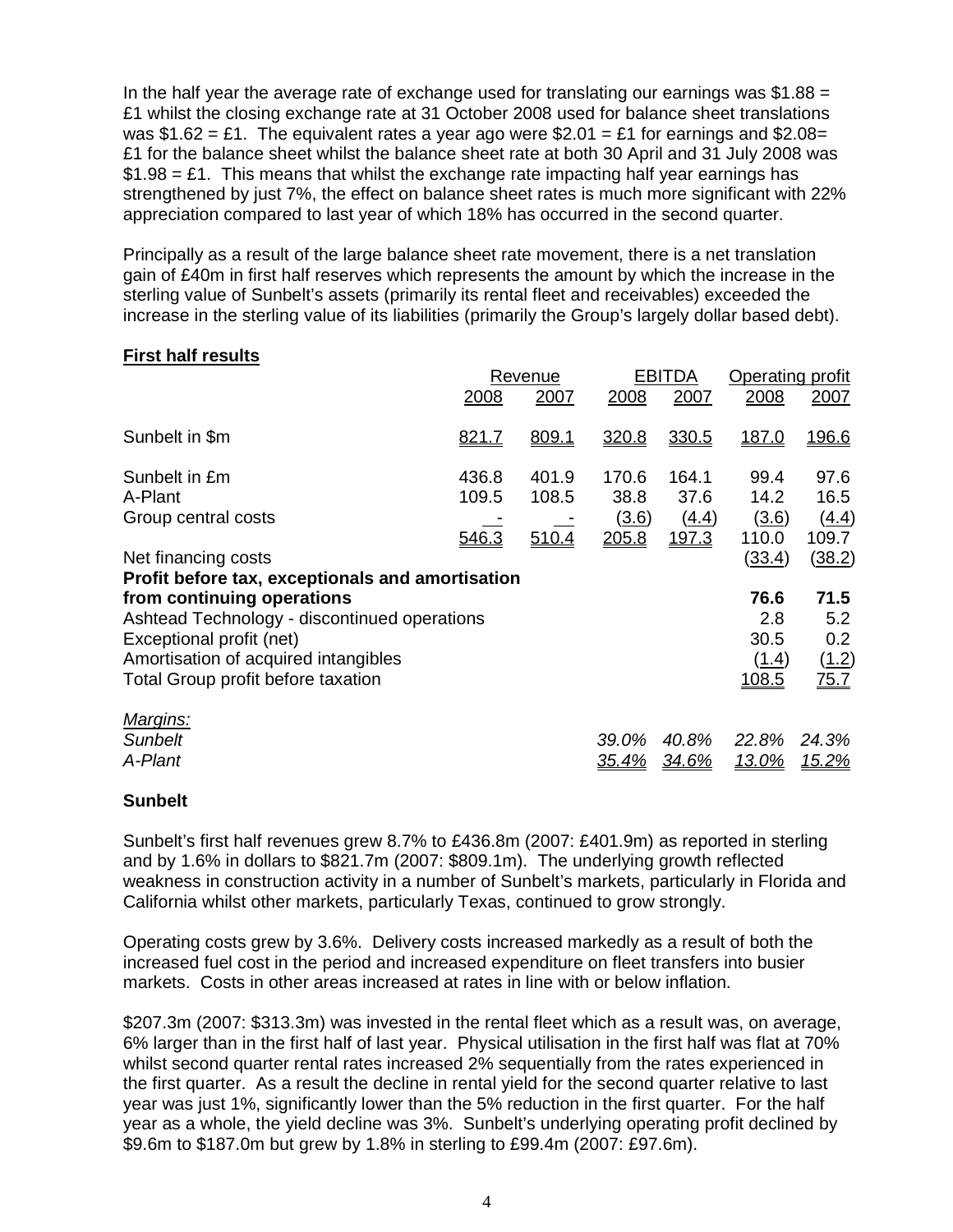# **A-Plant**

First half revenues at A-Plant grew 0.9% to £109.5m in a market which was broadly flat in terms of non-residential construction but where there was a substantial fall in residential construction. Whilst residential construction represents only around 10% of A-Plant's revenues, the rapid and substantial decline in UK house building this summer limited overall revenue growth.

£51.0m was invested in the UK fleet (2007: £77.2m) in the first half including £21.7m for growth giving a fleet which on average was 14% larger than last year. The reduction in the housing market also had an impact on physical utilisation which was 2% below last year's level at 69% (2007: 71%). Rental rates in the second quarter were broadly unchanged from the first quarter but relative to the previous year, first half yield declined 9% as increasing apprehension about the outlook impacted rates in the competitive UK rental market.

Operating costs were kept essentially flat driving a 3.4% increase in underlying EBITDA to £38.8m (2007: £37.6m) but the increased depreciation charge on the enlarged fleet led to a £2.3m decline in underlying operating profit to £14.2m (2007: £16.5m).

# **Group performance**

After lower Group central costs, the underlying first half operating profit was unchanged at £110.0m (2007: £109.7m). Net interest costs reduced 12% to £33.4m (2007: £38.2m) due to both lower average debt levels and lower interest rates. As a result the underlying Group profit before tax (before the profit from the discontinued Ashtead Technology business, exceptional items and intangible amortisation) rose 7% to £76.6m (2007: £71.5m).

The sale of Ashtead Technology in June for £96.0m generated net cash proceeds of £89.8m which were applied to pay down debt. The sale also produced an exceptional disposal profit before taxation of £66.2m. Ashtead Technology's trading profit for the period up to the date of sale at the end of June was £2.8m (2007: £5.2m for the whole of the first half). There was also an exceptional charge of £35.8m relating to the programme to position the Group for the future discussed below. As a result the total Group profit before taxation was £108.5m (2007: £75.7m).

The effective tax rate was stable at 36% of the underlying pre-tax result (2008 full year: 35%). Reflecting the Group's capital intensive business and the utilisation of brought forward tax benefits, cash tax represented just 2% of underlying profit (2008 full year: 5%) with the balance being deferred tax.

During the first half, the Group repurchased 20.2m shares at a total cost of £13.5m. Reflecting the beneficial impact of this and the repurchases last year, underlying earnings per share for the half year grew faster than underlying pre-tax profits at 12% to 10.0p (2007: 8.9p) whilst basic EPS, including exceptional items and amortisation, was 15.8p (2007: 8.5p).

## **Positioning the Group for the future**

Whilst the first half has seen good growth in pre-tax profits and earnings, the trends in our end construction markets discussed above have led us to develop a store closure, fleet downsizing and cost reduction programme. The programme will lower the cost base by about £45m annually. The majority of savings are expected to be realised by end April 2009 providing full benefit in the year to April 2010. The savings derive mostly from store closures, reductions in the number of delivery vehicles, head count reductions and from reduced depreciation as a result of the anticipated 7% reduction in fleet size.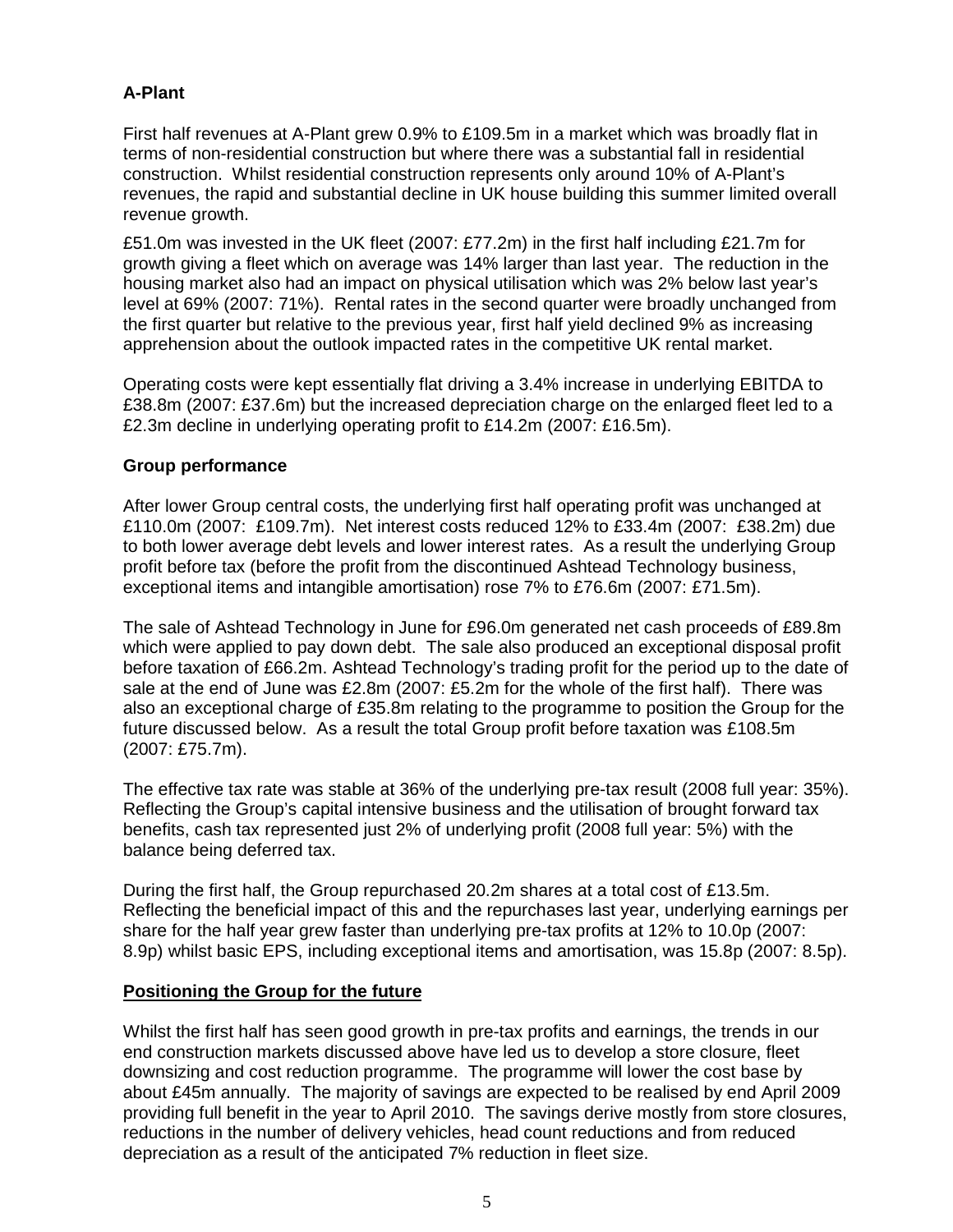Implementation of the programme is underway with significant activity during November although the equipment sales will take place throughout the second half.

We have taken an exceptional charge of £36m in the first half relating mostly to the impairment of assets which are to be sold in bulk in this programme and to provisions for future rents on empty properties at locations where closure has already been announced. We expect to take a further charge in the second half of around £19m (at October 2008 exchange rates) to conclude the programme which, under IFRS rules on provisioning, must only be booked as notification is given to the stores which are to be shut.

Most of the total expected exceptional charge relates to non-cash asset write downs and provisions for future empty property costs. The fleet downsizing will, however, generate immediate disposal proceeds. The programme is therefore expected to generate net cash inflows of around £25-30m by April 2009.

# **Capital expenditure**

Capital expenditure in the first half totalled £201.5m (2007: £255.1m), including £179.3m on the rental fleet. Disposal proceeds totalled £40.7m (2007: £40.9m) giving net expenditure in the period of £160.8m (2007: £214.2m) whilst a net £145.8m was paid out in cash. The average age of the Group's rental fleet at 31 October 2008 was 32 months (2007: 27 months). Including the beneficial impact of the additional fleet sales to be effected in the second half outlined above, net capital expenditure payments in the second half are expected to total only around £15m giving total anticipated net payments for the year of around £160m. Next year's capital expenditure will also reduce significantly but, as usual, we will provide detailed guidance when we release our third quarter results in March 2009.

## **Cash flow and net debt**

£108.6m of net cash inflow was generated in the first half including £18.8m from operations (2007: outflow of £41.8m) and £89.8m net of disposal costs from the sale of Ashtead Technology in June. £21.9m or 20% of this net inflow was applied in returns to equity shareholders with £86.5m used to reduce outstanding debt.

As a result net debt at 31 October 2008 was £1,076m (30 April 2008: £963m) which includes a translation increase of £197m due to the strength of the dollar. The Group's underlying EBITDA (excluding Ashtead Technology) for the last twelve months calculated at constant 31 October 2008 exchange rates was £432m. Accordingly the ratio of net debt to underlying EBITDA at constant rates was 2.5 times at 31 October 2008 (30 April 2008: 2.6 times) and we remain on track to achieve our previously announced year end debt target of \$1,555m (£962m at 31 October 2008 exchange rates).

Our debt package is well structured for the challenges of current market conditions. We retain substantial headroom on facilities which are committed for the long term, an average of 4.9 years at 31 October 2008 with the first maturity on our asset based senior bank facility not being due until August 2011.

Availability under the \$1.75bn asset based loan facility (including suppressed availability of \$18m) was \$764m at 31 October 2008 (\$602m at 30 April 2008) well above the \$125m of availability at which the entire debt package is covenant free. The strength of the debt structure is illustrated by our ability to absorb a 60% reduction in rental fleet values from their early 2007 peak more than double the peak to trough decline which occurred in the last cycle.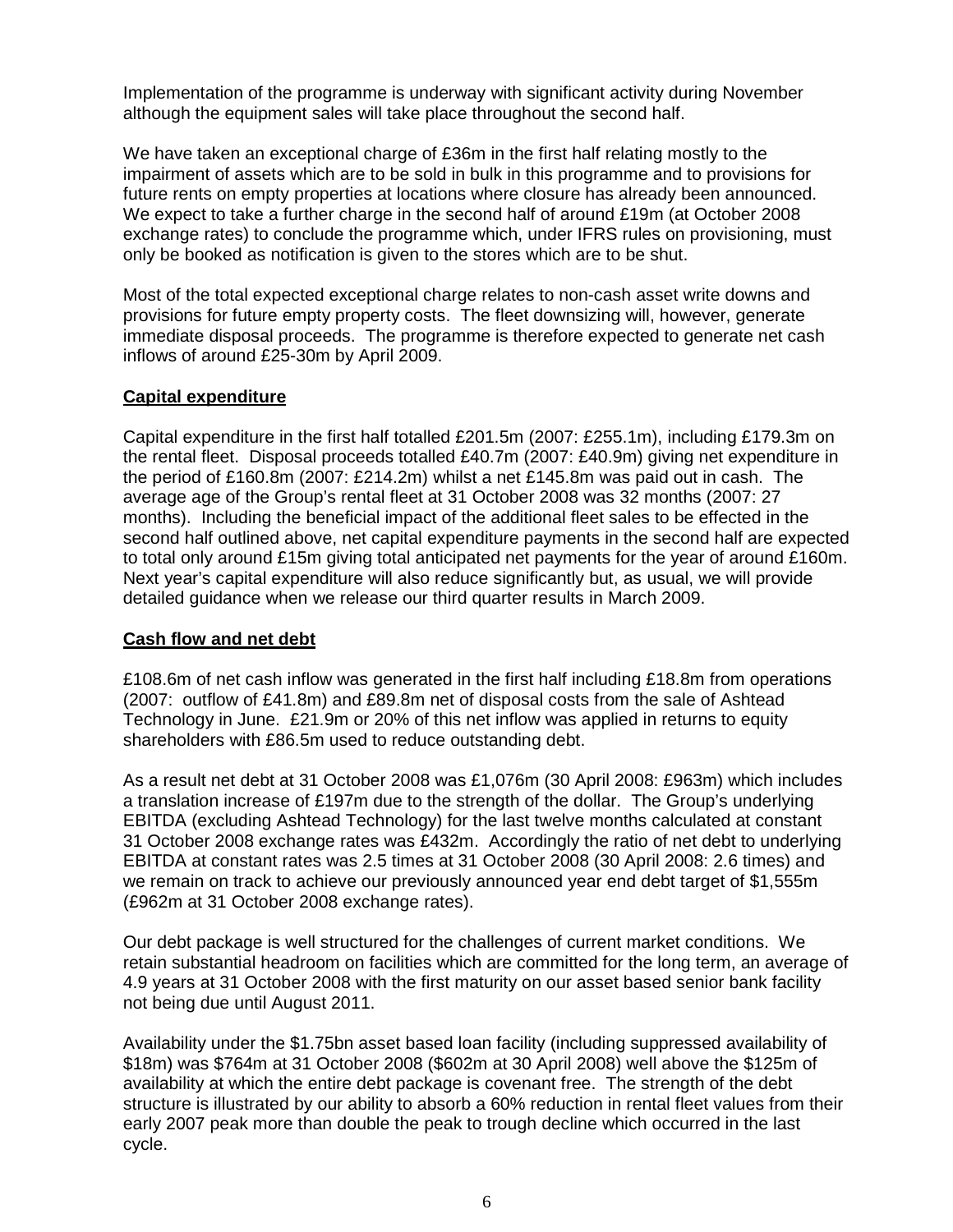The availability calculation also compares a largely dollar based borrowing base with our substantially dollar based facility utilisation meaning that availability is largely unaffected by exchange rate fluctuations.

## **Return on investment**

Return on investment (underlying operating profit divided by the weighted average net assets employed, including goodwill but excluding debt and deferred tax) which is measured on a rolling twelve month basis to eliminate seasonal effects was 12.9% for the year ended 31 October 2008 (14.0% for the year ended 30 April 2008). RoI for Sunbelt was 13.8% whilst A-Plant's RoI was 9.1%.

# **Dividends**

Following the rebasing of dividends last year when there was a 50% increase, the Board has decided to broadly maintain the £4.4m cash cost of last year's dividend on the reduced number of shares now in issue following recent share buy-backs and has therefore declared an interim dividend of 0.9p per share (2007: 0.825p per share). As we stated a year ago when announcing the rebasing, the Board's dividend policy is to seek to increase cash returns to shareholders progressively over time, considering both the underlying performance of the Group and the ongoing cash flow of the business. The interim dividend will be paid on 12 February 2009 to shareholders on record on 30 January 2009.

# **Current trading and outlook**

Trading in November reflected the slower performance experienced in recent months, a trend that is likely to continue.

Whilst the outlook for the operational trading environment in the second half is therefore weaker and difficult to predict, we will benefit significantly both from lower interest costs and the stronger dollar. Longer term, our strong market positions, long term committed debt facilities, cash generative and flexible business model and the decisive restructuring exercise which we are undertaking allow the Board to view the future with confidence.

## **Directors' responsibility statement in respect of the interim financial report**

We confirm that to the best of our knowledge:

- the condensed set of financial statements has been prepared in accordance with IAS 34 Interim Financial Reporting as adopted by the EU and the International Accounting Standards Board;
- the interim management report includes a fair review of the information required by:
	- (i) DTR 4.2.7R of the Disclosure and Transparency Rules, being an indication of important events that have occurred during the first six months of the financial year and their impact on the condensed set of financial statements; and a description of the principal risks and uncertainties for the remaining six months of the year; and
	- (ii) DTR 4.2.8R of the *Disclosure and Transparency Rules*, being related party transactions that have taken place in the first six months of the current financial year and that have materially affected the financial position or performance of the entity during that period; and any changes in the related party transactions described in the last annual report that could do so.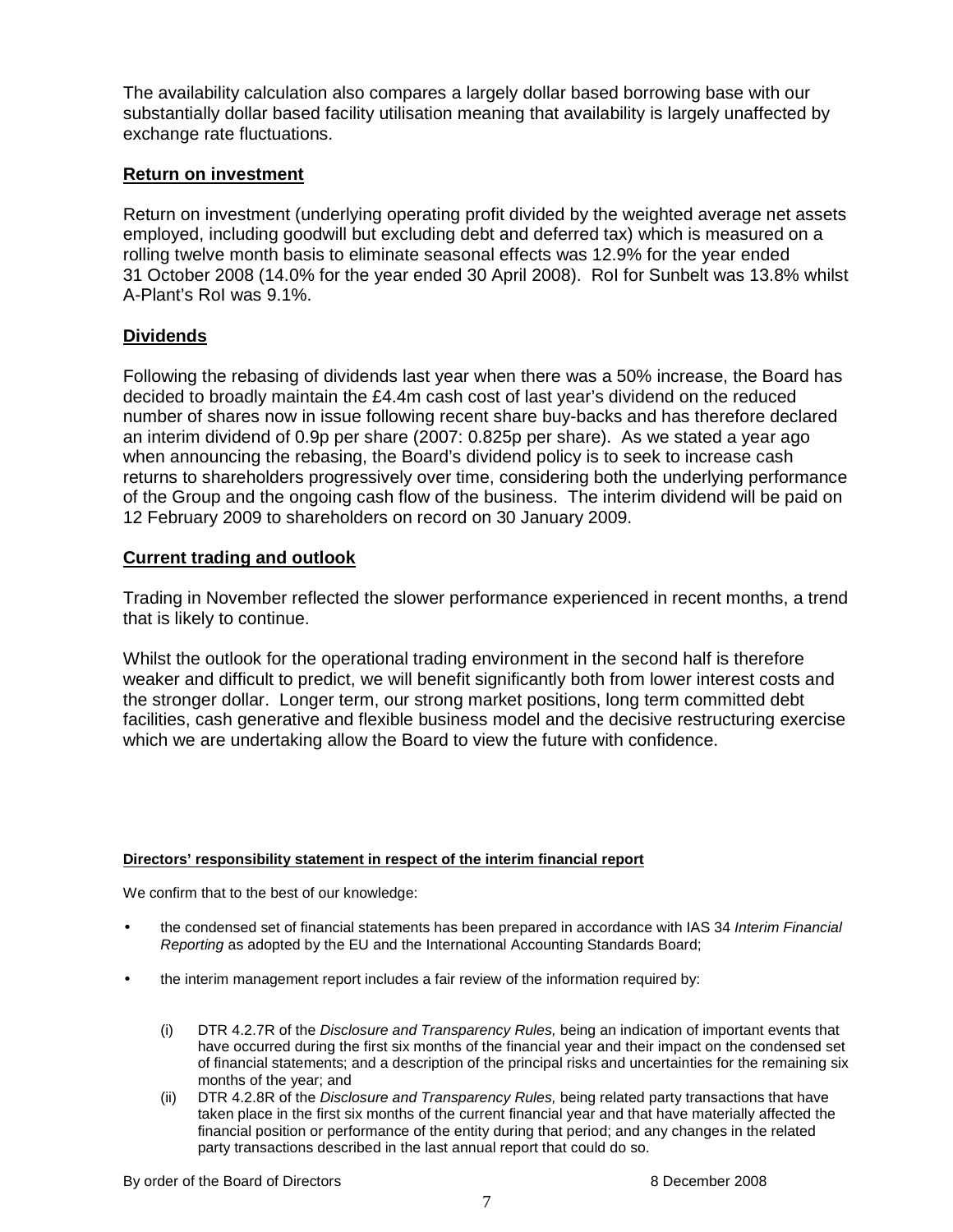#### **CONSOLIDATED INCOME STATEMENT**

## **Three months to 31 October - unaudited**

|                                                            |                                                       | 2008                                               |                    |                                                              | 2007                                               |                    |
|------------------------------------------------------------|-------------------------------------------------------|----------------------------------------------------|--------------------|--------------------------------------------------------------|----------------------------------------------------|--------------------|
|                                                            | Before<br>exceptional items<br>and amortisation<br>£m | <b>Exceptional items</b><br>and amortisation<br>£m | <b>Total</b><br>£m | <b>Before</b><br>exceptional items<br>and amortisation<br>£m | <b>Exceptional items</b><br>and amortisation<br>£m | <b>Total</b><br>£m |
| Revenue<br>Staff costs                                     | 286.8<br>(79.6)                                       | $\overline{\phantom{0}}$<br>(0.6)                  | 286.8<br>(80.2)    | 264.2<br>(78.1)                                              |                                                    | 264.2<br>(78.1)    |
| Other operating costs                                      | (102.0)                                               | (7.4)                                              | (109.4)            | (82.6)                                                       |                                                    | (82.6)             |
| Other income                                               | 3.0                                                   | 0.1                                                | 3.1                | 3.4                                                          | 0.2                                                | 3.6                |
| <b>EBITDA*</b>                                             | 108.2                                                 | (7.9)                                              | 100.3              | 106.9                                                        | 0.2                                                | 107.1              |
| Depreciation                                               | (49.9)                                                | (27.8)                                             | (77.7)             | (44.6)                                                       | $\blacksquare$                                     | (44.6)             |
| Amortisation of intangibles                                |                                                       | (0.7)                                              | (0.7)              |                                                              | (0.6)                                              | (0.6)              |
| <b>Operating profit</b>                                    | 58.3                                                  | (36.4)                                             | 21.9               | 62.3                                                         | (0.4)                                              | 61.9               |
| Investment income                                          | 1.0                                                   |                                                    | 1.0                | 1.1                                                          |                                                    | 1.1                |
| Interest expense<br>Net financing costs                    | (18.6)<br>(17.6)                                      | $\overline{\phantom{a}}$                           | (18.6)<br>(17.6)   | (20.3)                                                       | $\blacksquare$                                     | (20.3)             |
| Profit on ordinary                                         |                                                       | $\overline{\phantom{a}}$                           |                    | (19.2)                                                       |                                                    | (19.2)             |
| activities before taxation<br>Taxation:                    | 40.7                                                  | (36.4)                                             | 4.3                | 43.1                                                         | (0.4)                                              | 42.7               |
| - current                                                  | (0.3)                                                 | 1.0                                                | 0.7                | (5.9)                                                        | $\overline{\phantom{a}}$                           | (5.9)              |
| - deferred                                                 | (14.4)                                                | 11.2                                               | (3.2)              | (9.8)                                                        | $\frac{0.2}{0.2}$                                  | (9.6)              |
|                                                            | (14.7)                                                | 12.2                                               | (2.5)              | (15.7)                                                       |                                                    | (15.5)             |
| <b>Profit after taxation from</b>                          |                                                       |                                                    |                    |                                                              |                                                    |                    |
| continuing operations<br>(Loss)/profit after taxation from | 26.0                                                  | (24.2)                                             | 1.8                | 27.4                                                         | (0.2)                                              | 27.2               |
| discontinued operations<br>(Loss)/profit attributable      |                                                       | (3.3)                                              | (3.3)              | 1.9                                                          |                                                    | 1.9                |
| to equity shareholders                                     | 26.0                                                  | (27.5)                                             | (1.5)              | 29.3                                                         | (0.2)                                              | 29.1               |
| Basic earnings per share                                   | 5.2p                                                  | (5.5p)                                             | (0.3p)             | 5.3p                                                         |                                                    | 5.3p               |
| Diluted earnings per share                                 | 5.2p                                                  | (5.5p)                                             | (0.3p)             | 5.3p                                                         | (0.1p)                                             | 5.2p               |
| Six months to 31 October - unaudited                       |                                                       |                                                    |                    |                                                              |                                                    |                    |
| Revenue                                                    | 546.3                                                 | $\overline{\phantom{a}}$                           | 546.3              | 510.4                                                        |                                                    | 510.4              |
| Staff costs                                                | (155.0)                                               | (0.6)                                              | (155.6)            | (154.8)                                                      |                                                    | (154.8)            |
| Other operating costs                                      | (191.0)                                               | (7.4)                                              | (198.4)            | (165.7)                                                      |                                                    | (165.7)            |
| Other income                                               | 5.5                                                   | 0.1                                                | 5.6                | <u>7.4</u>                                                   | 0.2                                                | <u>7.6</u>         |
| <b>EBITDA*</b>                                             | 205.8                                                 | (7.9)                                              | 197.9              | 197.3                                                        | 0.2                                                | 197.5              |
| Depreciation                                               | (95.8)                                                | (27.8)                                             | (123.6)            | (87.6)                                                       | $\blacksquare$                                     | (87.6)             |
| Amortisation of intangibles<br><b>Operating profit</b>     | 110.0                                                 | (1.4)<br>(37.1)                                    | (1.4)<br>72.9      | 109.7                                                        | (1.2)<br>(1.0)                                     | (1.2)<br>108.7     |
| Investment income                                          | 2.1                                                   |                                                    | 2.1                | 2.2                                                          |                                                    | 2.2                |
| Interest expense                                           | (35.5)                                                |                                                    | (35.5)             | (40.4)                                                       |                                                    | (40.4)             |
| Net financing costs                                        | (33.4)                                                | $\equiv$                                           | (33.4)             | (38.2)                                                       | $\frac{1}{2}$                                      | (38.2)             |
| <b>Profit on ordinary</b>                                  |                                                       |                                                    |                    |                                                              |                                                    |                    |
| activities before taxation                                 | 76.6                                                  | (37.1)                                             | 39.5               | 71.5                                                         | (1.0)                                              | 70.5               |
| Taxation:                                                  |                                                       |                                                    |                    |                                                              |                                                    |                    |
| - current                                                  | (1.4)                                                 | 1.0                                                | (0.4)              | (9.6)                                                        |                                                    | (9.6)              |
| - deferred                                                 | (26.2)<br>(27.6)                                      | 11.4<br>12.4                                       | (14.8)<br>(15.2)   | (16.3)<br>(25.9)                                             | (1.4)<br>(1.4)                                     | (17.7)<br>(27.3)   |
| <b>Profit after taxation from</b>                          |                                                       |                                                    |                    |                                                              |                                                    |                    |
| continuing operations<br>Profit after taxation from        | 49.0                                                  | (24.7)                                             | 24.3               | 45.6                                                         | (2.4)                                              | 43.2               |
| discontinued operations                                    | 2.0                                                   | 54.4                                               | 56.4               | 3.5                                                          |                                                    | 3.5                |
| <b>Profit attributable to</b><br>equity shareholders       | 51.0                                                  | 29.7                                               | 80.7               | 49.1                                                         | (2.4)                                              | 46.7               |
| Basic earnings per share<br>Diluted earnings per share     | 10.0 <sub>p</sub><br>10.0p                            | 5.8p<br>5.8p                                       | 15.8p<br>15.8p     | 8.9p<br>8.8p                                                 | (0.4p)<br>(0.4p)                                   | 8.5p<br>8.4p       |
|                                                            |                                                       |                                                    |                    |                                                              |                                                    |                    |

\* EBITDA is presented here as an additional performance measure as it is commonly used by investors and lenders.

Details of risks and uncertainties are given in the Review of Balance Sheet and Cash Flow accompanying these interim financial statements.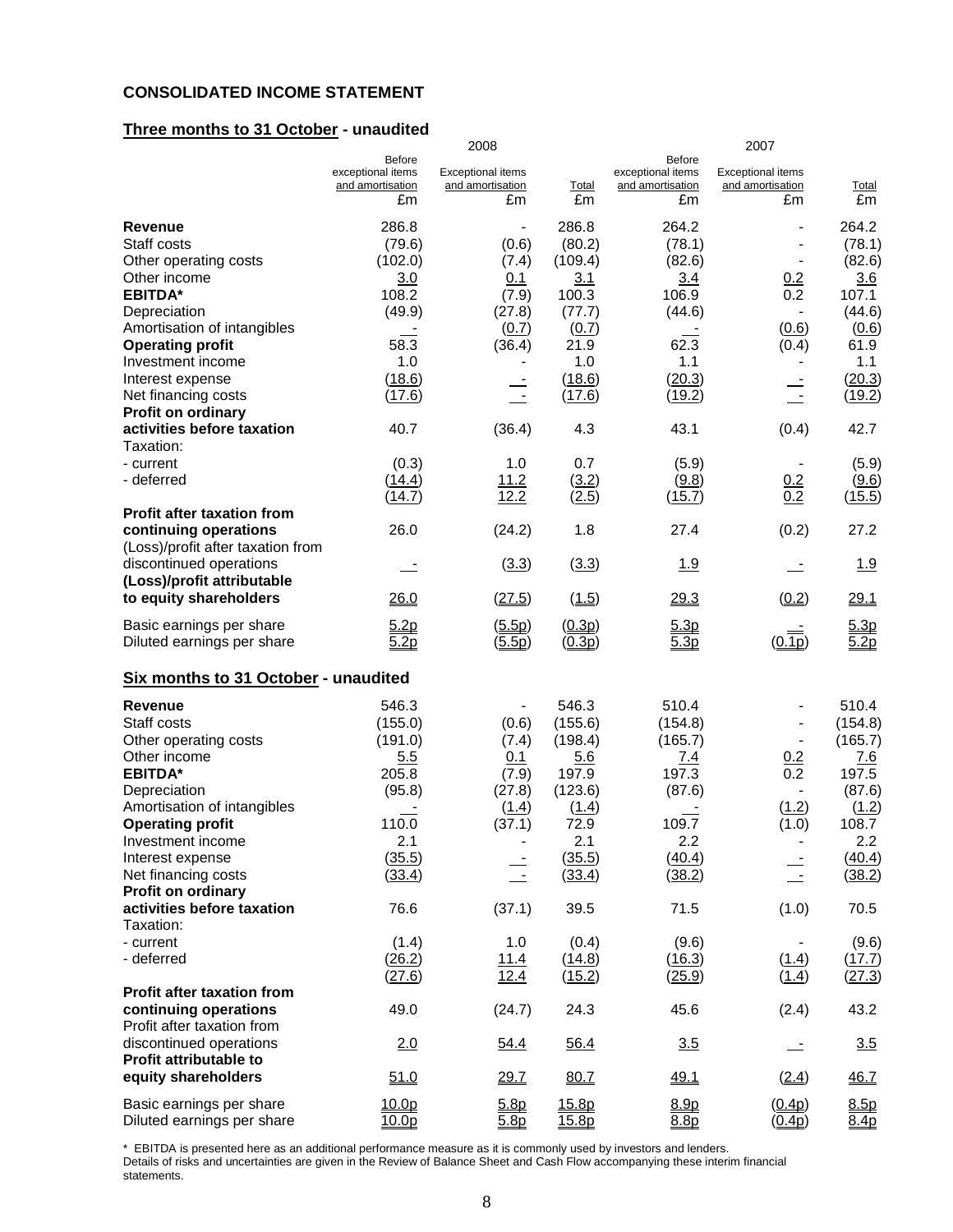## **CONSOLIDATED STATEMENT OF RECOGNISED INCOME AND EXPENSE**

|                                                                                              |                      | Unaudited<br>Three months to<br>31 October |                      | Unaudited<br>Six months to<br>31 October |  |
|----------------------------------------------------------------------------------------------|----------------------|--------------------------------------------|----------------------|------------------------------------------|--|
|                                                                                              | 2008<br>£m           | 2007<br>£m                                 | 2008<br>£m           | 2007<br>£m                               |  |
| Net (loss)/profit for the period<br>Effect of the limitation on net pension asset recognised | (1.5)<br>(0.7)       | 29.1                                       | 80.7<br>(0.9)        | 46.7                                     |  |
| Tax on items taken directly to equity<br>Foreign currency translation differences            | (3.7)<br><u>39.9</u> | 3.5<br><u>(3.3)</u>                        | (3.7)<br><u>39.7</u> | 3.5<br>(5.4)                             |  |
| <b>Total recognised income</b><br>and expense for the period                                 | <u>34.0</u>          | 29.3                                       | <u> 115.8</u>        | <u>44.8</u>                              |  |

## **CONSOLIDATED MOVEMENTS IN EQUITY SHAREHOLDERS' FUNDS**

|                                                    |       | Unaudited<br>Three months to<br>31 October |            | Unaudited<br>Six months to<br>31 October |
|----------------------------------------------------|-------|--------------------------------------------|------------|------------------------------------------|
|                                                    | 2008  | 2007                                       | 2008       | 2007                                     |
|                                                    | £m    | £m                                         | £m         | £m                                       |
| Total recognised income and expense for the period | 34.0  | 29.3                                       | 115.8      | 44.8                                     |
| Issue of ordinary shares, net of expenses          |       | 0.4                                        |            | 0.4                                      |
| Re-issue of ordinary shares from treasury          | 0.1   |                                            | 0.2        |                                          |
| Dividends paid                                     | (8.4) | (6.1)                                      | (8.4)      | (6.1)                                    |
| Share based payments                               | 0.5   | 1.5                                        | 1.0        | 1.5                                      |
| Own shares purchased by the Company                | (0.4) |                                            | (13.5)     |                                          |
| Own shares purchased by the ESOT                   | (0.4) | (1.0)                                      | (0.4)      | (0.8)                                    |
| Realisation of foreign exchange translation        |       |                                            |            |                                          |
| differences on Technology disposal                 | (0.1) |                                            | <u>1.2</u> |                                          |
| Net increase in equity shareholders' funds         | 25.3  | 24.1                                       | 95.9       | 39.8                                     |
| Opening equity shareholders' funds                 | 506.7 | 412.4                                      | 436.1      | 396.7                                    |
| <b>Closing equity shareholders' funds</b>          | 532.0 | 436.5                                      | 532.0      | 436.5                                    |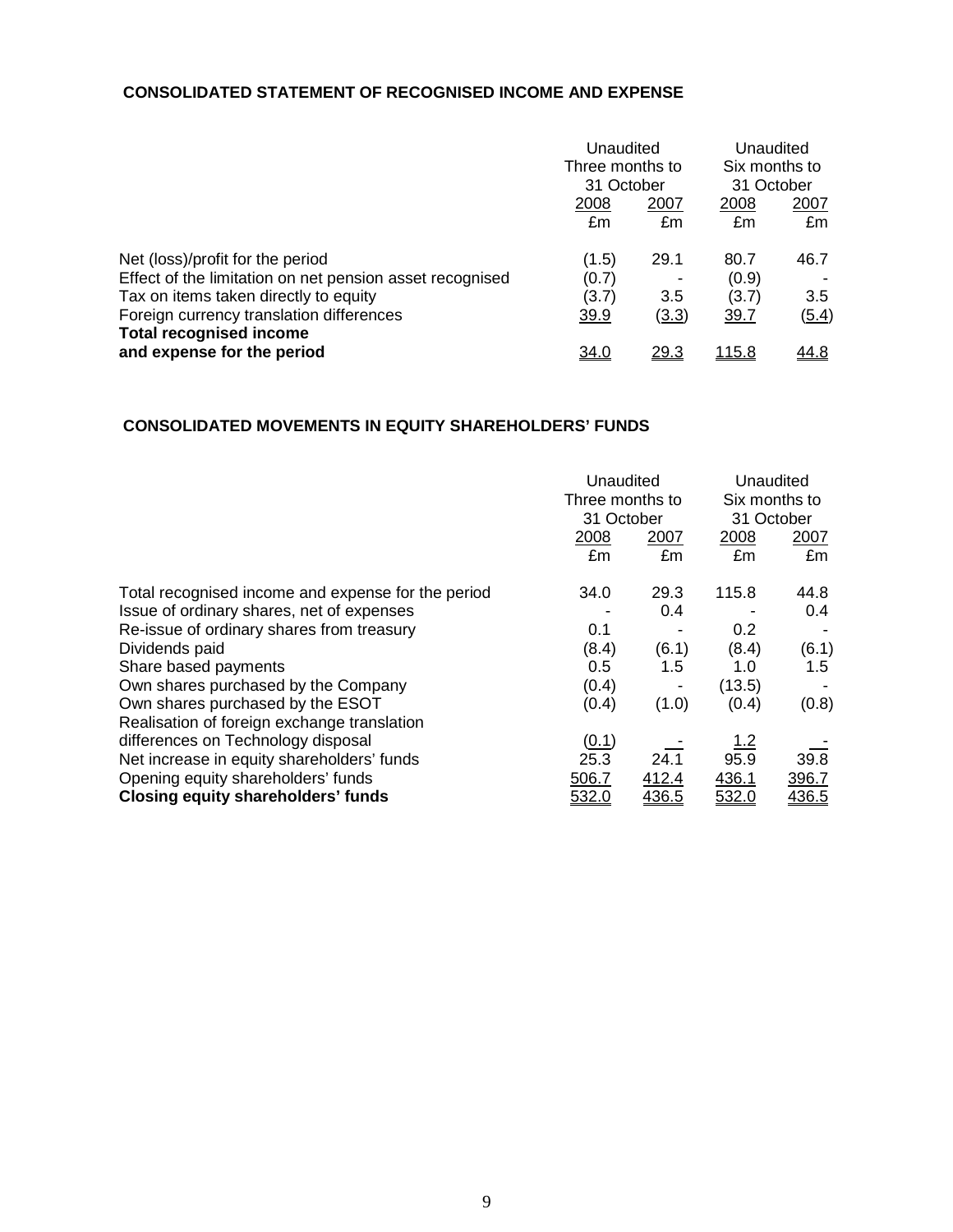## **CONSOLIDATED BALANCE SHEET**

|                                                                | 2008<br>£m           | Unaudited<br>31 October<br>2007<br>£m | Audited<br>30 April<br>2008<br>£m |
|----------------------------------------------------------------|----------------------|---------------------------------------|-----------------------------------|
| <b>Current assets</b><br>Inventories                           | 21.7                 | 22.5                                  | 22.6                              |
| Trade and other receivables                                    | 213.5                | 173.3                                 | 159.9                             |
| <b>Current tax asset</b>                                       | 2.8                  |                                       | 2.2                               |
| Cash and cash equivalents                                      | 1.9                  | 2.0                                   | 1.8                               |
| Assets held for sale                                           | 239.9                | 197.8                                 | 186.5<br>26.8                     |
|                                                                | 239.9                | 197.8                                 | 213.3                             |
| <b>Non-current assets</b>                                      |                      |                                       |                                   |
| Property, plant and equipment<br>- rental equipment            | 1,193.9              | 1,020.5                               | 994.0                             |
| - other assets                                                 | <u>155.3</u>         | <u>131.1</u>                          | 136.1                             |
|                                                                | 1,349.2              | 1,151.6                               | 1,130.1                           |
| Intangible assets - brand names and other acquired intangibles | 7.4                  | 8.1                                   | 8.0                               |
| Goodwill                                                       | 354.6                | 279.3                                 | 291.9                             |
| Deferred tax asset<br>Defined benefit pension fund surplus     | 14.7                 | 33.4<br>5.7                           | 19.6                              |
|                                                                | 1,725.9              | 1,478.1                               | 1,449.6                           |
| <b>Total assets</b>                                            | 1,965.8              | 1,675.9                               | 1,662.9                           |
| <b>Current liabilities</b>                                     |                      |                                       |                                   |
| Trade and other payables                                       | 166.8                | 180.5                                 | 129.1                             |
| Current tax liability                                          | 3.6                  | 8.0                                   |                                   |
| Debt due in less than one year                                 | 9.3                  | 7.6                                   | 7.6                               |
| Provisions                                                     | <u>11.4</u><br>191.1 | <u>13.0</u><br>209.1                  | 9.1<br>145.8                      |
| Liabilities associated with assets classified as held for sale |                      |                                       | 6.5                               |
|                                                                | 191.1                | 209.1                                 | 152.3                             |
| <b>Non-current liabilities</b>                                 |                      |                                       |                                   |
| Debt due in more than one year                                 | 1,068.3              | 925.6                                 | 957.4                             |
| Provisions<br>Deferred tax liability                           | 26.3<br>148.1        | 18.4<br>86.3                          | 18.8<br>98.3                      |
|                                                                | 1,242.7              | 1,030.3                               | 1,074.5                           |
| <b>Total liabilities</b>                                       | <u>1,433.8</u>       | 1,239.4                               | 1,226.8                           |
|                                                                |                      |                                       |                                   |
| <b>Equity shareholders' funds</b>                              |                      |                                       |                                   |
| Share capital                                                  | 56.2                 | 56.1                                  | 56.2                              |
| Share premium account<br>Non-distributable reserve             | 3.6<br>90.7          | 3.6<br>90.7                           | 3.6<br>90.7                       |
| Own shares held in treasury by the Company                     | (36.3)               |                                       | (23.3)                            |
| Own shares held in treasury through the ESOT                   | (6.4)                | (7.9)                                 | (7.0)                             |
| Cumulative foreign exchange translation differences            | 9.0                  | (35.6)                                | (28.2)                            |
| Retained earnings<br><b>Total equity shareholders' funds</b>   | 415.2                | 329.6                                 | <u>344.1</u>                      |
|                                                                | 532.0                | 436.5                                 | 436.1                             |
| Total liabilities and equity shareholders' funds               | 1,965.8              | 1,675.9                               | 1,662.9                           |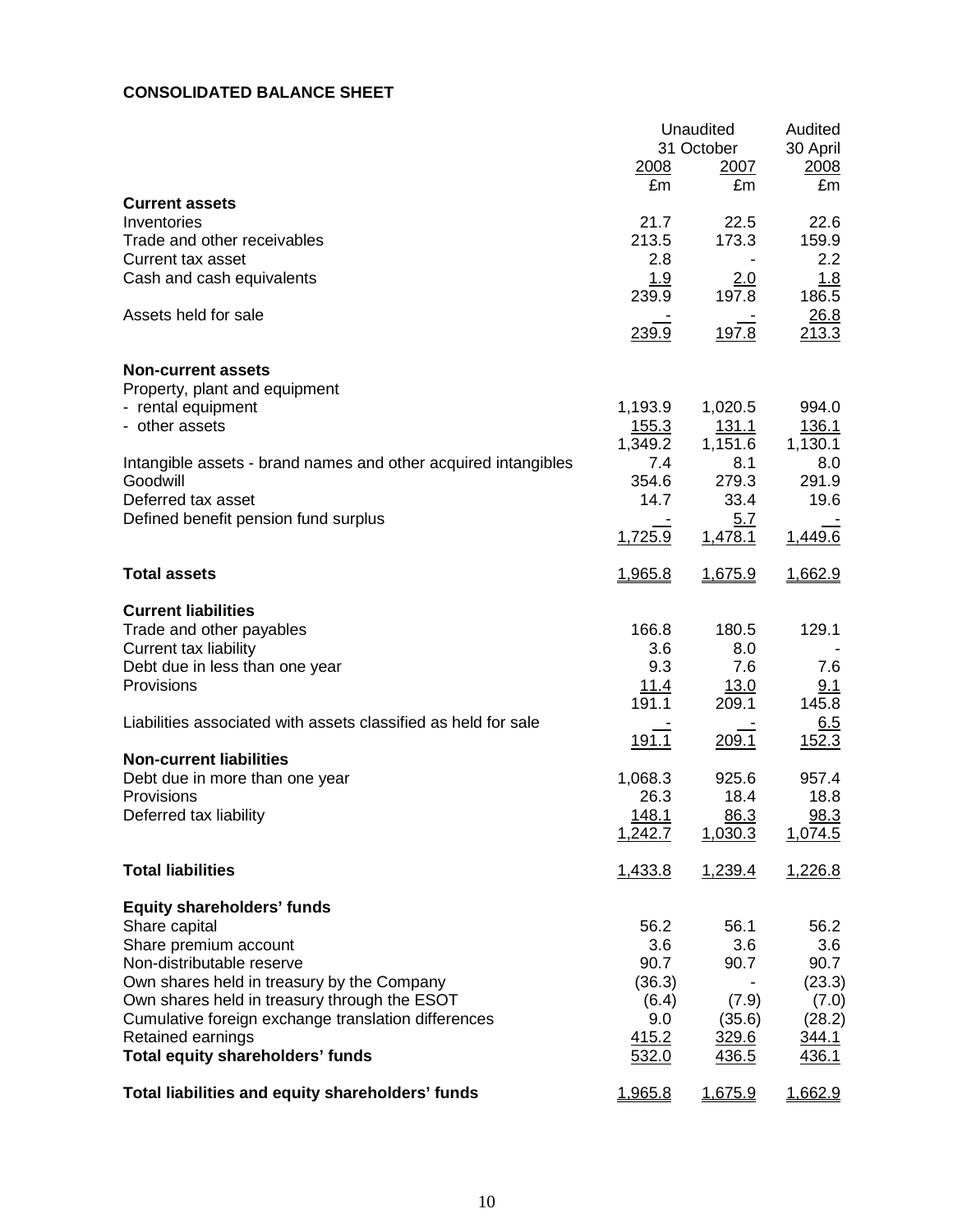## **CONSOLIDATED CASH FLOW STATEMENT**

|                                                         | Unaudited                |             |  |
|---------------------------------------------------------|--------------------------|-------------|--|
|                                                         | Six months to 31 October |             |  |
|                                                         | 2008                     | 2007        |  |
|                                                         | £m                       | £m          |  |
| Cash flows from operating activities                    |                          |             |  |
| Cash generated from operations before exceptional items | 194.9                    | 179.3       |  |
| Exceptional items paid                                  | (1.4)                    | (6.8)       |  |
| Cash generated from operations                          | 193.5                    | 172.5       |  |
| Financing costs paid                                    | (28.4)                   | (34.7)      |  |
| Tax paid                                                | (0.5)                    | (0.3)       |  |
| Net cash from operating activities                      | 164.6                    | 137.5       |  |
| <b>Cash flows from investing activities</b>             |                          |             |  |
| Disposal of business                                    | 89.8                     |             |  |
| Payments for property, plant and equipment              | (173.4)                  | (237.2)     |  |
| Proceeds on sale of property, plant and equipment       | <u>27.6</u>              | <u>57.9</u> |  |
| Net cash used in investing activities                   | (56.0)                   | (179.3)     |  |
| Cash flows from financing activities                    |                          |             |  |
| Drawdown of loans                                       | 94.1                     | 74.3        |  |
| Redemption of loans                                     | (177.6)                  | (21.3)      |  |
| Capital element of finance lease payments               | (3.2)                    | (3.8)       |  |
| Purchase of own shares by the Company                   | (13.5)                   |             |  |
| Purchase of own shares by the ESOT                      | (0.4)                    | (0.8)       |  |
| Dividends paid                                          | (8.4)                    | (6.1)       |  |
| Proceeds from issue of ordinary shares                  |                          | 0.4         |  |
| Proceeds from re-issue of shares                        | 0.2                      |             |  |
| Net cash (used in)/from financing activities            | (108.8)                  | 42.7        |  |
| (Decrease)/increase in cash and cash equivalents        | (0.2)                    | 0.9         |  |
| Opening cash and cash equivalents                       | 1.8                      | 1.1         |  |
| Effect of exchange rate differences                     | 0.3                      |             |  |
| Closing cash and cash equivalents                       | 1.9                      | 2.0         |  |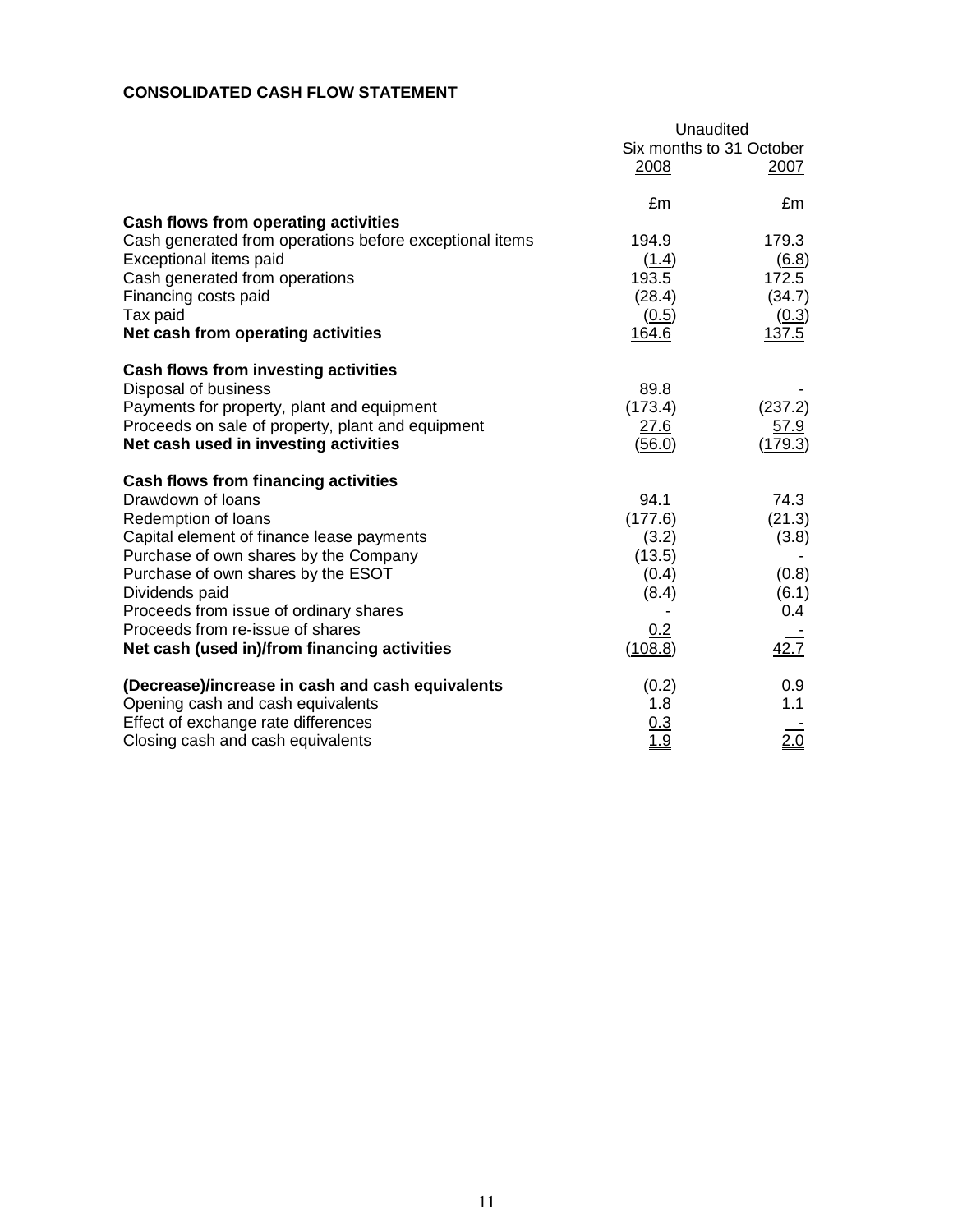#### 1. Basis of preparation

The condensed interim financial statements for the six months ended 31 October 2008 were approved by the directors on 8 December 2008. They have been prepared in accordance with relevant International Financial Reporting Standards ('IFRS') (including International Accounting Standard (IAS) 34 Interim Financial Reporting) and the accounting policies set out in the Group's Annual Report and Accounts for the year ended 30 April 2008. They are unaudited and do not constitute statutory accounts within the meaning of Section 435 of the Companies Act 2006.

The statutory accounts for the year ended 30 April 2008 were prepared in accordance with relevant IFRS and have been mailed to shareholders and filed with the Registrar of Companies. The auditors' report on those accounts was unqualified, did not include a reference to any matter to which the auditor drew attention by way of emphasis without qualifying the report and did not contain a statement under section 237 of the Companies Act 1985.

The exchange rates used in respect of the US dollar are:

|                                             | 2008 | 2007 |
|---------------------------------------------|------|------|
| Average for the six months ended 31 October | 1.88 | 2.01 |
| At 31 October                               | 1.62 | 2.08 |

2. Segmental analysis

|                                    |                | Operating         |                        |                     |
|------------------------------------|----------------|-------------------|------------------------|---------------------|
|                                    |                | profit before     | Exceptional            |                     |
|                                    |                | exceptionals      | items and              | Operating           |
|                                    | Revenue        | and amortisation  | amortisation           | profit              |
| Three months to 31 October<br>2008 | £m             | £m                | £m                     | £m                  |
| Sunbelt                            | 232.4          | 52.9              | (24.4)                 | 28.5                |
| A-Plant                            | 54.4           | 7.1               | (12.0)                 | (4.9)               |
| Corporate costs                    |                | (1.7)             |                        | (1.7)               |
|                                    | 286.8          | 58.3              | (36.4)                 | 21.9                |
| 2007                               |                |                   |                        |                     |
| Sunbelt                            | 207.8          | 55.2              | (0.5)                  | 54.7                |
| A-Plant                            | 56.4           | 9.5               | 0.1                    | 9.6                 |
| Corporate costs                    |                | (2.4)             |                        | (2.4)               |
|                                    | 264.2          | 62.3              | (0.4)                  | 61.9                |
| Six months to 31 October           |                |                   |                        |                     |
| 2008                               |                |                   |                        |                     |
| Sunbelt                            | 436.8          | 99.4              | (24.9)                 | 74.5                |
| A-Plant                            | 109.5          | 14.2              | (12.2)                 | 2.0                 |
| Corporate costs                    |                | (3.6)             |                        | (3.6)               |
|                                    | 546.3          | 110.0             | (37.1)                 | 72.9                |
| 2007                               |                |                   |                        |                     |
| Sunbelt                            | 401.9          | 97.6              | (1.0)                  | 96.6                |
| A-Plant                            | 108.5          | 16.5              |                        | 16.5                |
| Corporate costs                    |                | (4.4)             |                        | (4.4)               |
|                                    | 510.4          | 109.7             | (1.0)                  | 108.7               |
|                                    | Segment assets | Cash              | <b>Taxation assets</b> | <b>Total assets</b> |
| At 31 October 2008                 |                |                   |                        |                     |
| Sunbelt                            | 1,569.9        |                   |                        | 1,569.9             |
| A-Plant                            | 376.3          |                   |                        | 376.3               |
| Central items                      | 0.2<br>1,946.4 | 1.9<br>1.9        | 17.5<br>17.5           | 19.6<br>1,965.8     |
| At 30 April 2008                   |                |                   |                        |                     |
| Sunbelt                            | 1,254.4        |                   |                        | 1,254.4             |
| A-Plant                            | 356.9          |                   |                        | 356.9               |
| Central items                      | 1.2            | 1.8               | 21.8                   | 24.8                |
| Continuing operations              | 1,612.5        | $\overline{1.8}$  | 21.8                   | 1,636.1             |
| Discontinued operations            | 26.0           |                   | 0.8                    | 26.8                |
|                                    | 1,638.5        | $\frac{1.8}{1.8}$ | 22.6                   | 1,662.9             |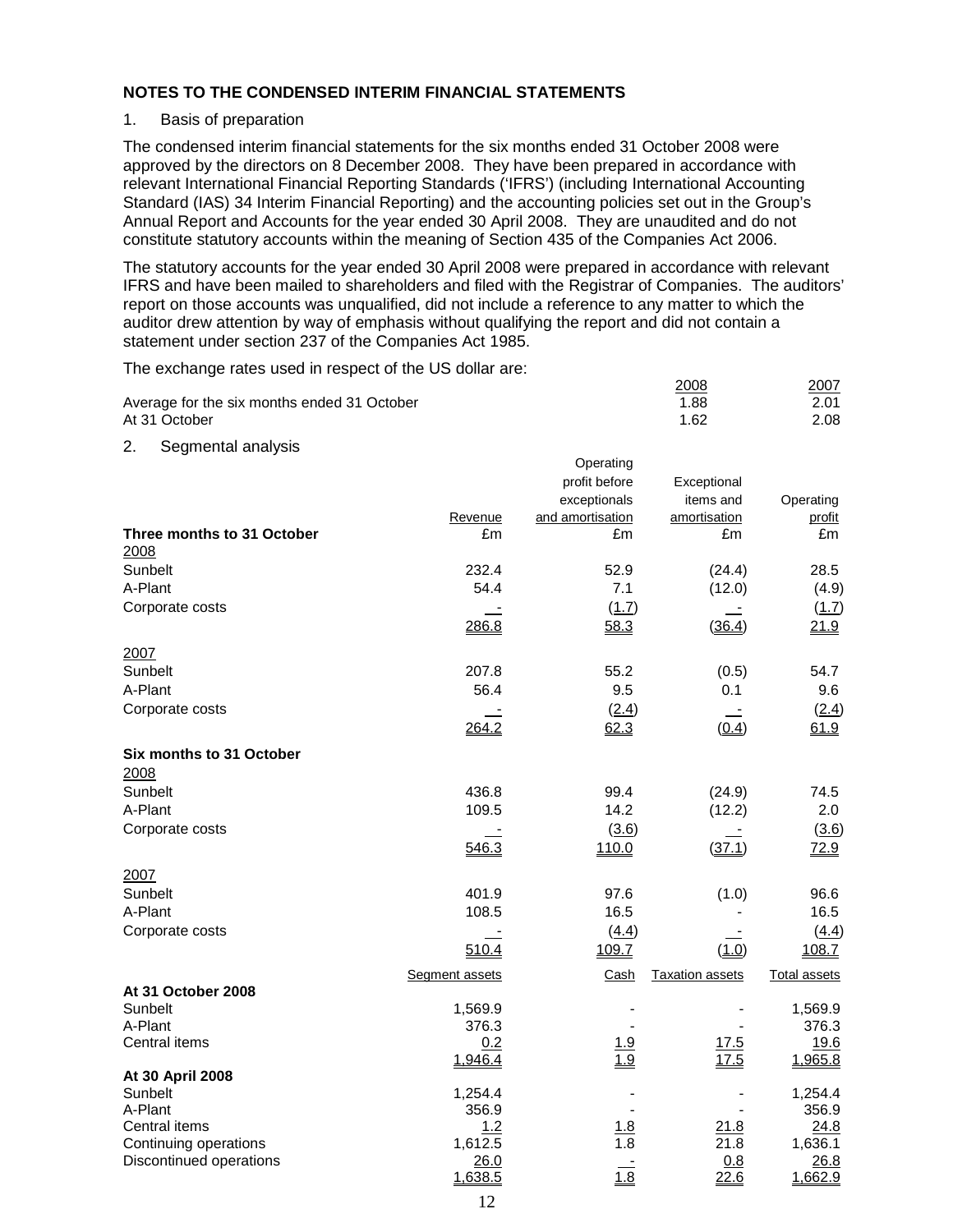# 3. Operating costs

|                                        | <b>Before</b>                            | 2008                                     |             | <b>Before</b>                            | 2007                                     |              |
|----------------------------------------|------------------------------------------|------------------------------------------|-------------|------------------------------------------|------------------------------------------|--------------|
|                                        | exceptional<br>items and<br>amortisation | Exceptional<br>items and<br>amortisation | Total       | exceptional<br>items and<br>amortisation | Exceptional<br>items and<br>amortisation | <u>Total</u> |
|                                        | £m                                       | £m                                       | £m          | £m                                       | £m                                       | £m           |
| Three months to 31 October             |                                          |                                          |             |                                          |                                          |              |
| Staff costs:                           |                                          |                                          |             |                                          |                                          |              |
| <b>Salaries</b>                        | 72.5                                     | 0.6                                      | 73.1        | 71.4                                     |                                          | 71.4         |
| Social security costs                  | 5.7                                      |                                          | 5.7         | 5.5                                      |                                          | 5.5          |
| Other pension costs                    | 1.4                                      |                                          | 1.4         | 1.2                                      |                                          | 1.2          |
|                                        | <u>79.6</u>                              | 0.6                                      | 80.2        | 78.1                                     |                                          | 78.1         |
| Other operating costs:                 |                                          |                                          |             |                                          |                                          |              |
| Vehicle costs                          | 25.0                                     | $\overline{a}$                           | 25.0        | 18.5                                     |                                          | 18.5         |
| Spares, consumables & external repairs | 17.0                                     | 1.3                                      | 18.3        | 13.9                                     |                                          | 13.9         |
| <b>Facility costs</b>                  | 11.4                                     | 4.5                                      | 15.9        | 10.3                                     |                                          | 10.3         |
| Other external charges                 | 48.6                                     | <u>1.6</u>                               | 50.2        | 39.9                                     |                                          | 39.9         |
|                                        | 102.0                                    | 7.4                                      | 109.4       | 82.6                                     | $\overline{\phantom{a}}$                 | 82.6         |
| Other income:                          |                                          |                                          |             |                                          |                                          |              |
| Profit on disposal of fixed assets     | (3.0)                                    | (0.1)                                    | (3.1)       | (3.4)                                    | (0.2)                                    | (3.6)        |
| Depreciation and amortisation:         |                                          |                                          |             |                                          |                                          |              |
| Depreciation                           | 49.9                                     | 27.8                                     | 77.7        | 44.6                                     |                                          | 44.6         |
| Amortisation of acquired intangibles   |                                          | 0.7                                      | 0.7         |                                          | 0.6                                      | 0.6          |
|                                        | 49.9                                     | 28.5                                     | <u>78.4</u> | 44.6                                     | 0.6                                      | 45.2         |
|                                        | 228.5                                    | 36.4                                     | 264.9       | 201.9                                    | 0.4                                      | 202.3        |
| Six months to 31 October               |                                          |                                          |             |                                          |                                          |              |
| Staff costs:                           |                                          |                                          |             |                                          |                                          |              |
| <b>Salaries</b>                        | 141.3                                    | 0.6                                      | 141.9       | 140.9                                    |                                          | 140.9        |
| Social security costs                  | 10.9                                     | $\blacksquare$                           | 10.9        | 11.3                                     |                                          | 11.3         |
| Other pension costs                    | 2.8                                      |                                          | 2.8         | 2.6                                      |                                          | 2.6          |
|                                        | 155.0                                    | 0.6                                      | 155.6       | 154.8                                    |                                          | 154.8        |
| Other operating costs:                 |                                          |                                          |             |                                          |                                          |              |
| Vehicle costs                          | 46.9                                     |                                          | 46.9        | 36.4                                     |                                          | 36.4         |
| Spares, consumables & external repairs | 31.8                                     | 1.3                                      | 33.1        | 28.3                                     |                                          | 28.3         |
| <b>Facility costs</b>                  | 21.8                                     | 4.5                                      | 26.3        | 20.1                                     |                                          | 20.1         |
| Other external charges                 | 90.5                                     | 1.6                                      | 92.1        | 80.9                                     |                                          | 80.9         |
|                                        | 191.0                                    | 7.4                                      | 198.4       | 165.7                                    |                                          | 165.7        |
| Other income:                          |                                          |                                          |             |                                          |                                          |              |
| Profit on disposal of fixed assets     | (5.5)                                    | (0.1)                                    | (5.6)       | (7.4)                                    | (0.2)                                    | (7.6)        |
| Depreciation and amortisation:         |                                          |                                          |             |                                          |                                          |              |
| Depreciation                           | 95.8                                     | 27.8                                     | 123.6       | 87.6                                     |                                          | 87.6         |
| Amortisation of acquired intangibles   |                                          | 1.4                                      | 1.4         |                                          | 1.2                                      | 1.2          |
|                                        | 95.8                                     | <u>29.2</u>                              | 125.0       | 87.6                                     | 1.2                                      | 88.8         |
|                                        |                                          |                                          |             |                                          |                                          |              |
|                                        | 436.3                                    | 37.1                                     | 473.4       | 400.7                                    | 1.0                                      | 401.7        |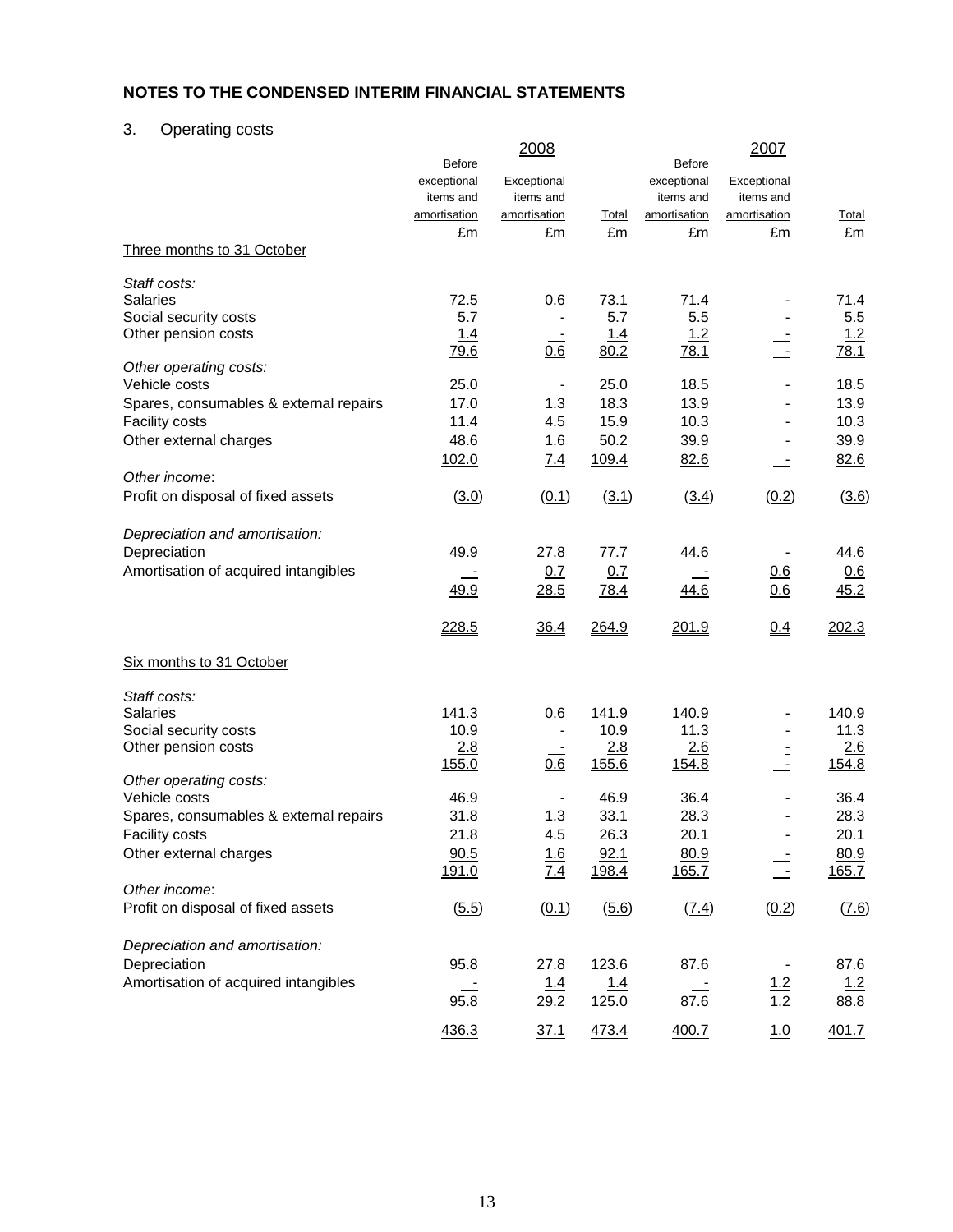#### 4. Exceptional items and amortisation

'Exceptional items' are those items of financial performance that are material and non-recurring in nature. Amortisation relates to the periodic write off of acquired intangible assets. The Group believes these items should be disclosed separately within the consolidated income statement to assist in the understanding of the financial performance of the Group. Exceptional items and amortisation are excluded from underlying profit and earnings per share and are set out below:

|                                                          | Three months to<br>31 October |              | Six months to<br>31 October |                  |
|----------------------------------------------------------|-------------------------------|--------------|-----------------------------|------------------|
|                                                          | <u>2008</u><br>£m             | 2007<br>£m   | 2008<br>£m                  | 2007<br>£m       |
| US cost reduction programme                              | (23.8)                        |              | (23.8)                      |                  |
| UK cost reduction programme                              | (12.0)                        |              | (12.0)                      |                  |
| Profit on sale of UK property from closed sites          | 0.1                           | 0.2          | 0.1                         | 0.2 <sub>0</sub> |
| Gain on sale of Ashtead Technology                       | (1.1)                         |              | 66.2                        |                  |
| Taxation on exceptional items                            | 9.8                           |              | 0.2                         | <u>(1.8)</u>     |
| Total exceptional items                                  | (27.0)                        | 0.2          | 30.7                        | (1.6)            |
| Amortisation of acquired intangibles (net of tax credit) | (0.5)                         | (0.4)        | (1.0)                       | (0.8)            |
|                                                          | (27.5)                        | <u>(0.2)</u> | <u> 29.7</u>                | (2.4)            |

The US and UK cost reduction programmes relate to store closures, fleet downsizing and other cost reduction measures being taken in advance of expected lower demand for our equipment. The principal costs relate to impairment of rental fleet as a result of the accelerated disposal programme and vacant property costs and the write off of leasehold improvements at profit centres that will be closed. The gain on Ashtead Technology arose on the sale of that business (refer note 13).

The items detailed in the table above are presented in the income statement as follows:

|                                                           |               | Three months to<br>31 October |              | Six months to<br>31 October |  |
|-----------------------------------------------------------|---------------|-------------------------------|--------------|-----------------------------|--|
|                                                           | 2008          | 2007                          | 2008         | 2007                        |  |
|                                                           | £m            | £m                            | £m           | £m                          |  |
| Staff costs                                               | (0.6)         |                               | (0.6)        |                             |  |
| Other operating costs                                     | (7.4)         |                               | (7.4)        |                             |  |
| Other income                                              | 0.1           | 0.2                           | 0.1          | 0.2                         |  |
| Depreciation                                              | (27.8)        |                               | (27.8)       |                             |  |
| Amortisation of acquired intangibles                      | (0.7)         | (0.6)                         | <u>(1.4)</u> | (1.2)                       |  |
| Charged in arriving at operating profit                   |               |                               |              |                             |  |
| and profit before tax                                     | (36.4)        | (0.4)                         | (37.1)       | (1.0)                       |  |
| Taxation                                                  | 12.2          | 0.2                           | 12.4         | (1.4)                       |  |
| Profit/(loss) after taxation from discontinued operations | <u>(3.3)</u>  |                               | 54.4         |                             |  |
|                                                           | <u>(27.5)</u> | <u>(0.2 </u>                  | <u> 29.7</u> | (2.4)                       |  |

The exceptional depreciation charge of £27.8m relates to impairment of rental assets to be sold during the accelerated disposal programme.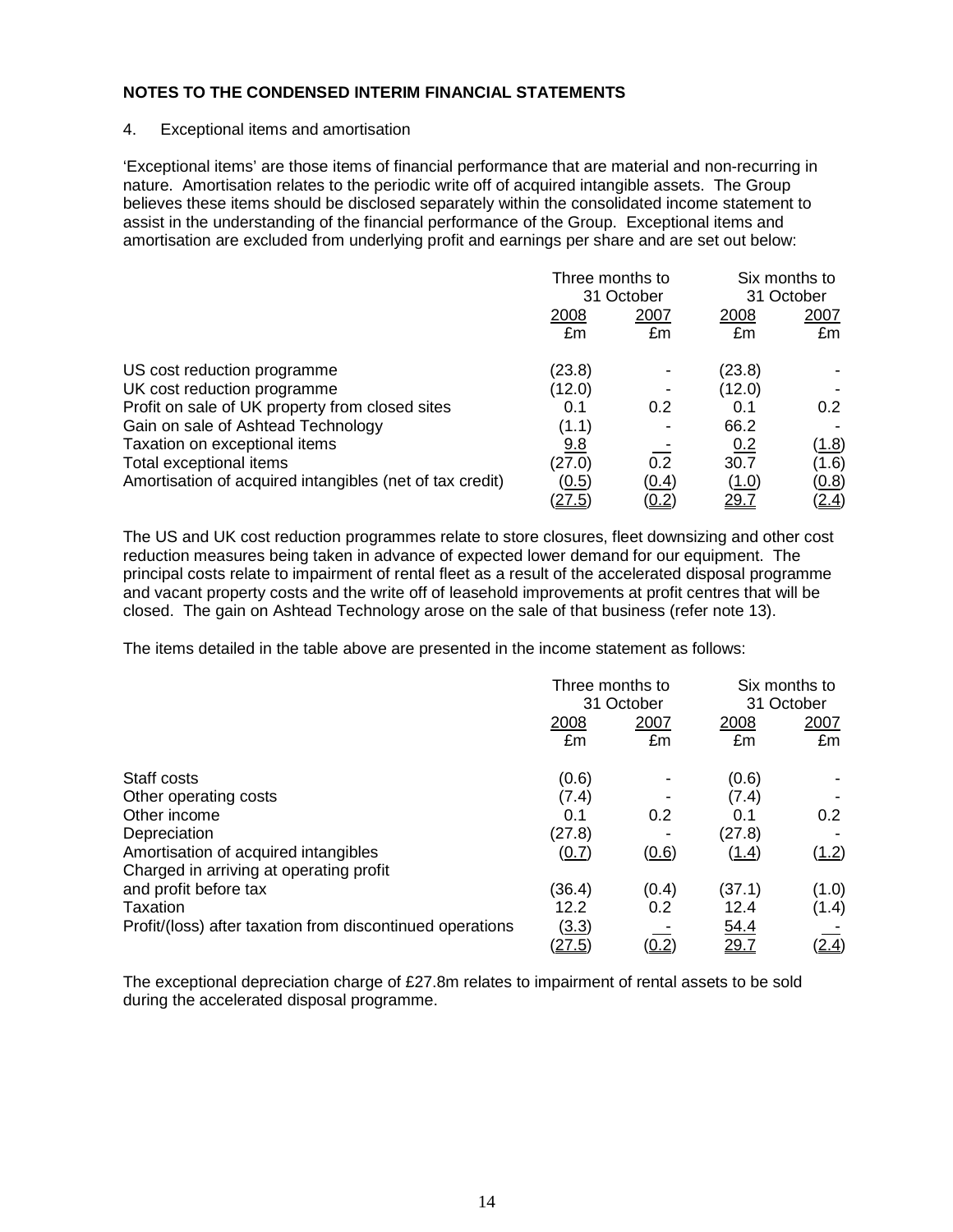5. Financing costs

|                                                  | Three months to<br>31 October |                          |                   | Six months to<br>31 October |  |  |
|--------------------------------------------------|-------------------------------|--------------------------|-------------------|-----------------------------|--|--|
|                                                  | 2008                          | 2007                     | 2008              | <u>2007</u>                 |  |  |
|                                                  | £m                            | £m                       | £m                | £m                          |  |  |
| Investment income:                               |                               |                          |                   |                             |  |  |
| Expected return on assets of defined benefit     |                               |                          |                   |                             |  |  |
| pension plan                                     |                               |                          |                   |                             |  |  |
| Total investment income                          | $\frac{1.0}{1.0}$             | <u>1.1</u><br><u>1.1</u> | $\frac{2.1}{2.1}$ | $\frac{2.2}{2.2}$           |  |  |
| Interest expense:                                |                               |                          |                   |                             |  |  |
| Bank interest payable                            | 6.8                           | 9.5                      | 12.8              | 18.8                        |  |  |
| Interest on second priority senior secured notes | 9.9                           | 8.8                      | 18.9              | 17.7                        |  |  |
| Interest payable on finance leases               | 0.2                           | 0.4                      | 0.4               | 0.7                         |  |  |
| Non-cash unwind of discount on defined benefit   |                               |                          |                   |                             |  |  |
| pension plan liabilities                         | 0.7                           | 0.8                      | 1.5               | 1.5                         |  |  |
| Non-cash unwind of discount on self              |                               |                          |                   |                             |  |  |
| insurance provisions                             | 0.3                           | 0.2                      | 0.6               | 0.5                         |  |  |
| Amortisation of deferred costs of debt raising   | <u>0.7</u>                    | 0.6                      | <u> 1.3</u>       | <u>1.2</u>                  |  |  |
| Total interest expense                           | 18.6                          | 20.3                     | 35.5              | 40.4                        |  |  |
| Net financing costs                              | <u> 17.6</u>                  | <u> 19.2</u>             | <u>33.4</u>       | 38.2                        |  |  |

#### 6. Taxation

The tax charge for the period has been computed using an estimated effective rate for the year of 40% in the US (2007: 40%) and 29% in the UK (2007: 31%) applied to the profit before tax, exceptional items and amortisation of acquired intangibles. The blended effective rate for the Group as a whole is 36%.

The tax charge of £27.6m (2007: £25.9m) on the underlying pre-tax profit of £76.6m (2007: £71.5m) from continuing operations consists of current tax of £1.0m relating to the UK (2007: £nil), current tax of £0.4m relating to the US (2007: £9.6m), deferred tax of £6.4m relating to the UK (2007: £9.0m) and deferred tax of £19.8m relating to the US (2007: £7.3m). In addition, the tax credit of £12.4m (2007: charge of £1.4m) on exceptional costs (including amortisation) of £37.1m (2007: £1.0m) relating to continuing operations consists of current tax credit of £1.0m relating to the UK (2007: £nil), deferred tax credit of £1.8m (2007: charge of £1.8m) relating to the UK and deferred tax credit of £9.6m (2007: £0.4m) relating to the US.

Tax on discontinued operations is discussed in note 13.

## 7. Earnings per share

Basic and diluted earnings per share for the three and six months ended 31 October 2008 have been calculated based on the profit for the relevant period and on the weighted average number of ordinary shares in issue during that period (excluding shares held in treasury and by the ESOT over which dividends have been waived). Diluted earnings per share are computed using the result for the relevant period and the diluted number of shares (ignoring any potential issue of ordinary shares which would be anti-dilutive).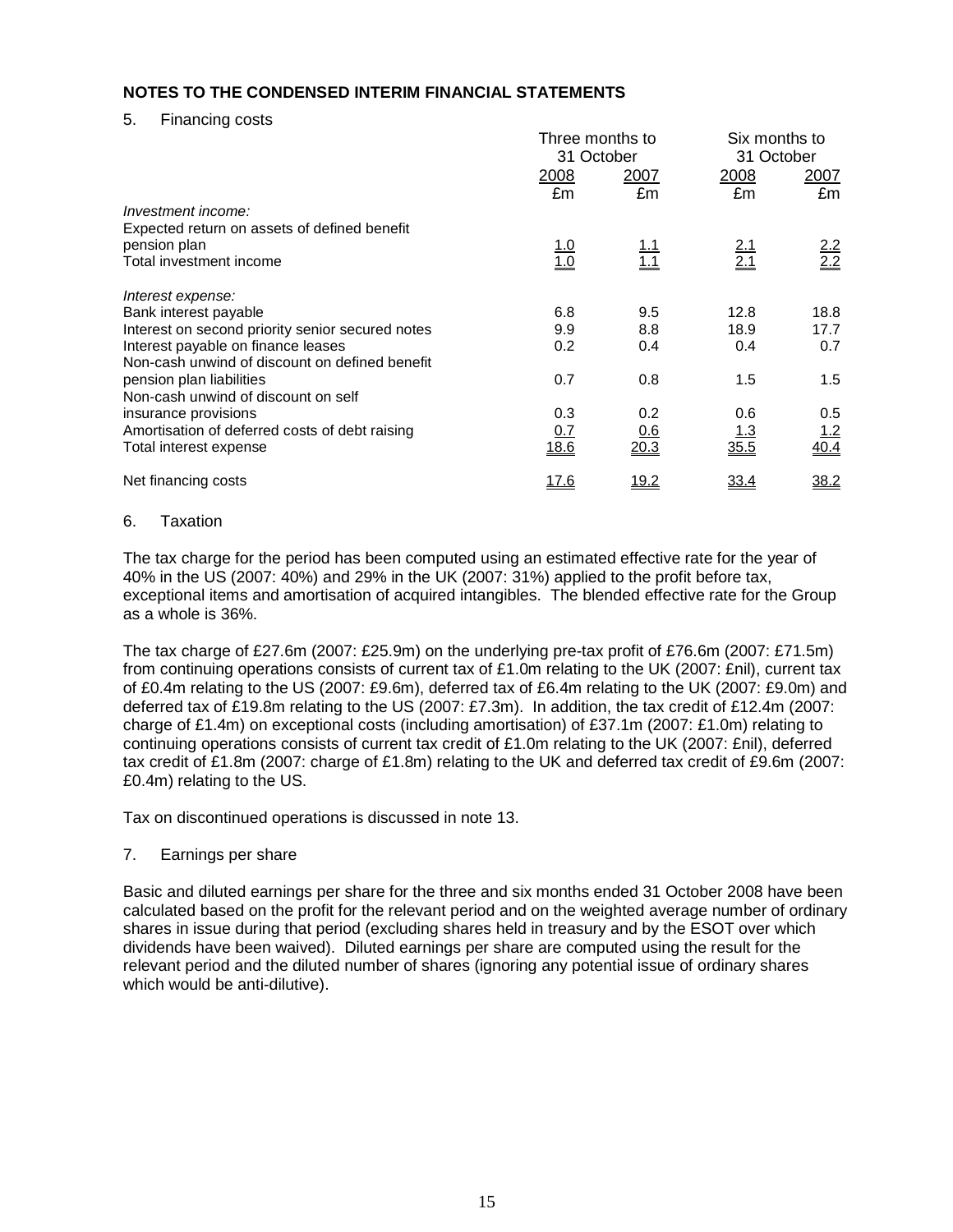#### 7. Earnings per share (continued)

These are calculated as follows:

|                                                                                                                                                          |                                             | Three months to<br>31 October |                                | Six months to<br>31 October      |  |
|----------------------------------------------------------------------------------------------------------------------------------------------------------|---------------------------------------------|-------------------------------|--------------------------------|----------------------------------|--|
|                                                                                                                                                          | 2008                                        | 2007                          | 2008                           | 2007                             |  |
| Profit/(loss) for the financial period (£m)<br>From continuing operations<br>From discontinued operations<br>From continuing and discontinued operations | 1.8<br>(3.3)<br>(1.5)                       | 27.2<br><u> 1.9</u><br>29.1   | 24.3<br>56.4<br>80.7           | 43.2<br>$\frac{3.5}{46.7}$       |  |
| Weighted average number of shares (m)<br>- basic<br>- diluted                                                                                            | <u>504.2</u><br>504.4                       | 553.1<br>556.1                | 509.8<br><u>510.1</u>          | 552.4<br>556.9                   |  |
| Basic earnings per share<br>From continuing operations<br>From discontinued operations<br>From continuing and discontinued operations                    | 0.4 <sub>p</sub><br><u>(0.7p)</u><br>(0.3p) | 4.9p<br>0.4p<br>5.3p          | 4.8p<br><u> 11.0p</u><br>15.8p | 7.8p<br>0.7 <sub>p</sub><br>8.5p |  |
| Diluted earnings per share<br>From continuing operations<br>From discontinued operations<br>From continuing and discontinued operations                  | 0.4 <sub>p</sub><br><u>(0.7p)</u><br>(0.3p) | 4.9p<br>0.3p<br>5.2p          | 4.8p<br><u> 11.0p</u><br>15.8p | 7.8p<br>0.6p<br>8.4p             |  |

Underlying earnings per share (defined in any period as the earnings before exceptional items, amortisation of acquired intangibles and fair value remeasurements for that period divided by the weighted average number of shares in issue in that period) and cash tax earnings per share (defined in any period as underlying earnings before other deferred taxes divided by the weighted average number of shares in issue in that period) may be reconciled to the basic earnings per share as follows:

|                                                                            | Three months to<br>31 October |                  | Six months to<br>31 October |                  |  |
|----------------------------------------------------------------------------|-------------------------------|------------------|-----------------------------|------------------|--|
|                                                                            | 2008                          | 2007             | 2008                        | 2007             |  |
| Basic earnings per share<br>Exceptional items and amortisation of acquired | (0.3p)                        | 5.3p             | 15.8p                       | 8.5p             |  |
| intangibles                                                                | 7.5p                          | 0.1 <sub>p</sub> | (5.7p)                      | 0.5p             |  |
| Tax on exceptional items and amortisation                                  | (2.0p)                        | (0.1p)           | (0.1p)                      | (0.1p)           |  |
| Underlying earnings per share                                              | 5.2p                          | 5.3p             | 10.0 <sub>p</sub>           | 8.9p             |  |
| Other deferred tax                                                         | 2.8p                          | <u>1.9p</u>      | 5.3 <sub>p</sub>            | 3.2 <sub>p</sub> |  |
| Cash tax earnings per share                                                | 8.0p                          | 7.2p             | 15.3p                       | <u>12.1p</u>     |  |

#### 8. Dividends

During the period, a final dividend in respect of the year ended 30 April 2008 of 1.675p (2007: 1.1p) per share was paid to shareholders.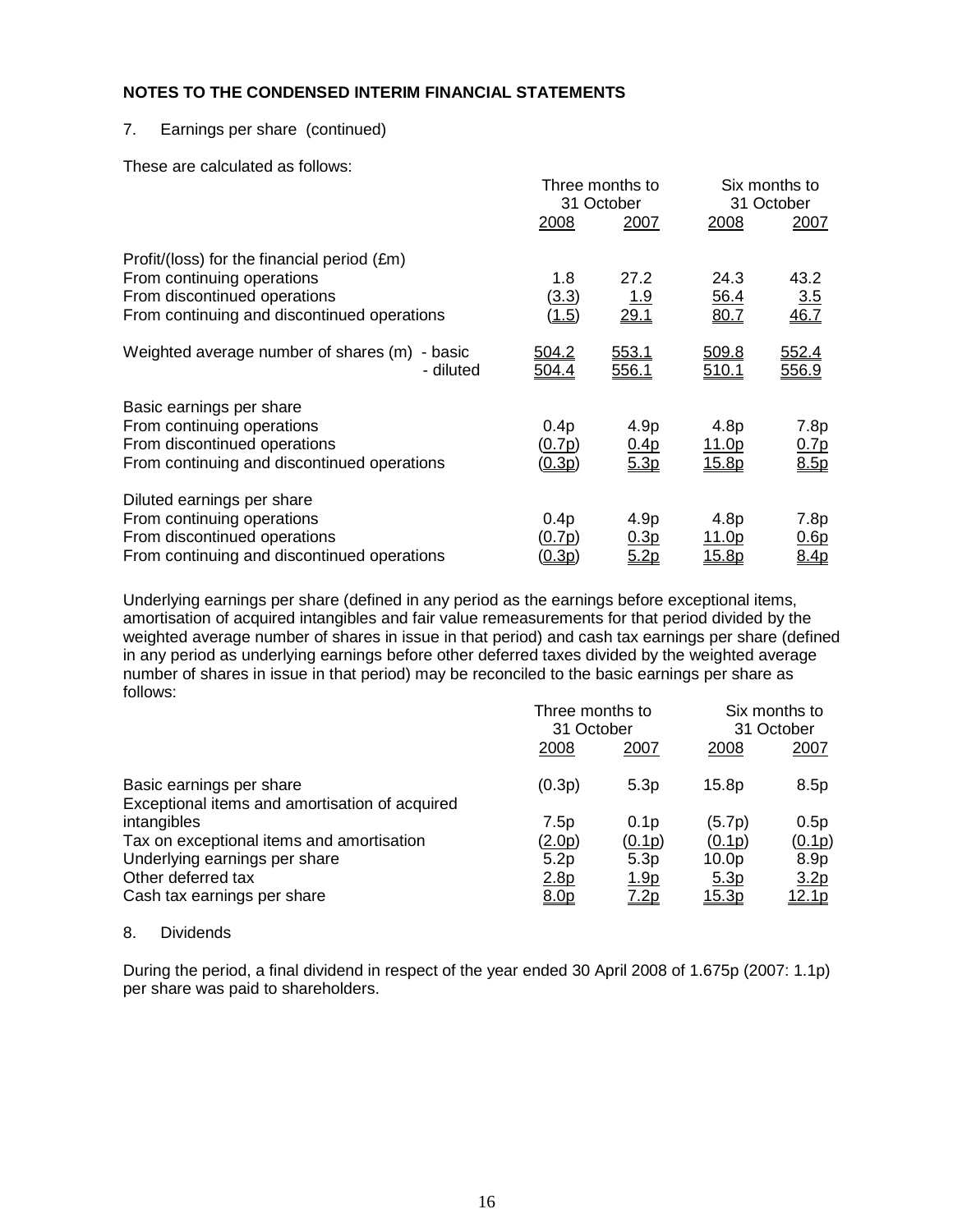#### 9. Property, plant and equipment

|                | 2007    |           |               |
|----------------|---------|-----------|---------------|
| Rental         |         | Rental    |               |
| equipment      | Total   | equipment | <u>Total</u>  |
| £m             | £m      | £m        | £m            |
| 994.0          | 1,130.1 | 920.6     | 1,048.0       |
| 157.7          | 176.5   | (25.3)    | (28.3)        |
| (0.3)          | (0.1)   | (0.1)     | 0.1           |
| 179.3          | 201.5   | 234.0     | 255.1         |
| (33.1)         | (35.2)  | (30.2)    | (33.0)        |
| (103.7)        | (123.6) | (78.5)    | <u>(90.3)</u> |
| <u>1,193.9</u> | 1,349.2 | 1,020.5   | 1,151.6       |
|                |         | 2008      |               |

Included in depreciation is an impairment charge of £27.8m (see note 4).

#### 10. Called up share capital

Ordinary shares of 10p each:

|                                    | 2008<br>Number | 2007<br>Number | 2008<br>£m  | 2007<br>£m  |
|------------------------------------|----------------|----------------|-------------|-------------|
| Authorised                         | 900.000.000    | 900.000.000    | <u>90.0</u> | 90.0        |
| Allotted, called up and fully paid | 561.572.726    | 561.440.420    | 56.2        | <u>56.1</u> |

Since 30 April 2008, the Company has purchased 20,172,770 shares at a total cost of £13.5m, which are held in treasury and the ESOT has purchased 472,417 shares at a total cost of £0.4m. In addition, during the period, 675,559 ordinary shares of 10p each were re-issued out of treasury at an average price of 23p per share raising £0.2m, and 922,207 shares were re-issued out of the ESOT at an average price of 106p per share raising £1.0m, both being under the share award plans.

## 11. Statement of changes in shareholders' equity

|                                                                | Share<br>capital<br>£m | Share<br>premium<br>£m | Non<br>distributable<br>reserves<br>£m | Treasury<br>stock | Own<br>shares<br>held by<br><b>ESOT</b><br>£m | Cumulative<br>foreign<br>exchange<br>translation<br>differences<br>£m | <b>Distributable</b><br>reserves<br>£m | Total<br>£m         | 31 Oct<br>2007<br>£m |
|----------------------------------------------------------------|------------------------|------------------------|----------------------------------------|-------------------|-----------------------------------------------|-----------------------------------------------------------------------|----------------------------------------|---------------------|----------------------|
| Total recognised                                               |                        |                        |                                        |                   |                                               |                                                                       |                                        |                     |                      |
| income and expense                                             |                        |                        |                                        |                   |                                               | 36.0                                                                  | 79.8                                   | 115.8               | 44.8                 |
| Shares issued/re-issued                                        |                        |                        |                                        | 0.5               |                                               | $\overline{\phantom{a}}$                                              | (0.3)                                  | 0.2                 | 0.4                  |
| Dividends paid                                                 |                        |                        |                                        |                   |                                               | $\blacksquare$                                                        | (8.4)                                  | (8.4)               | (6.1)                |
| Share based payments                                           |                        |                        |                                        | ٠                 |                                               | $\overline{\phantom{a}}$                                              | 1.0                                    | 1.0                 | 1.5                  |
| Vesting of share awards                                        |                        |                        |                                        |                   | 1.0                                           |                                                                       | (1.0)                                  |                     |                      |
| Own shares purchased<br>Realisation of foreign exchange        |                        |                        |                                        | (13.5)            | (0.4)                                         |                                                                       | $\overline{\phantom{a}}$               | (13.9)              | (0.8)                |
| translation differences<br>Net changes in shareholders' equity |                        |                        |                                        | (13.0)            | 0.6                                           | <u>1.2</u><br>37.2                                                    | 71.1                                   | <u> 1.2</u><br>95.9 | 39.8                 |
| Opening shareholders' equity                                   | 56.2                   | 3.6                    | 90.7                                   | (23.3)            | (7.0)                                         | (28.2)                                                                | 344.1                                  | 436.1               | 396.7                |
| Closing shareholders' equity                                   | 56.2                   | 36                     | 90.7                                   | (36.3)            | (6.4)                                         | <u>9.0</u>                                                            | 415.2                                  | 532.0               | 436.5                |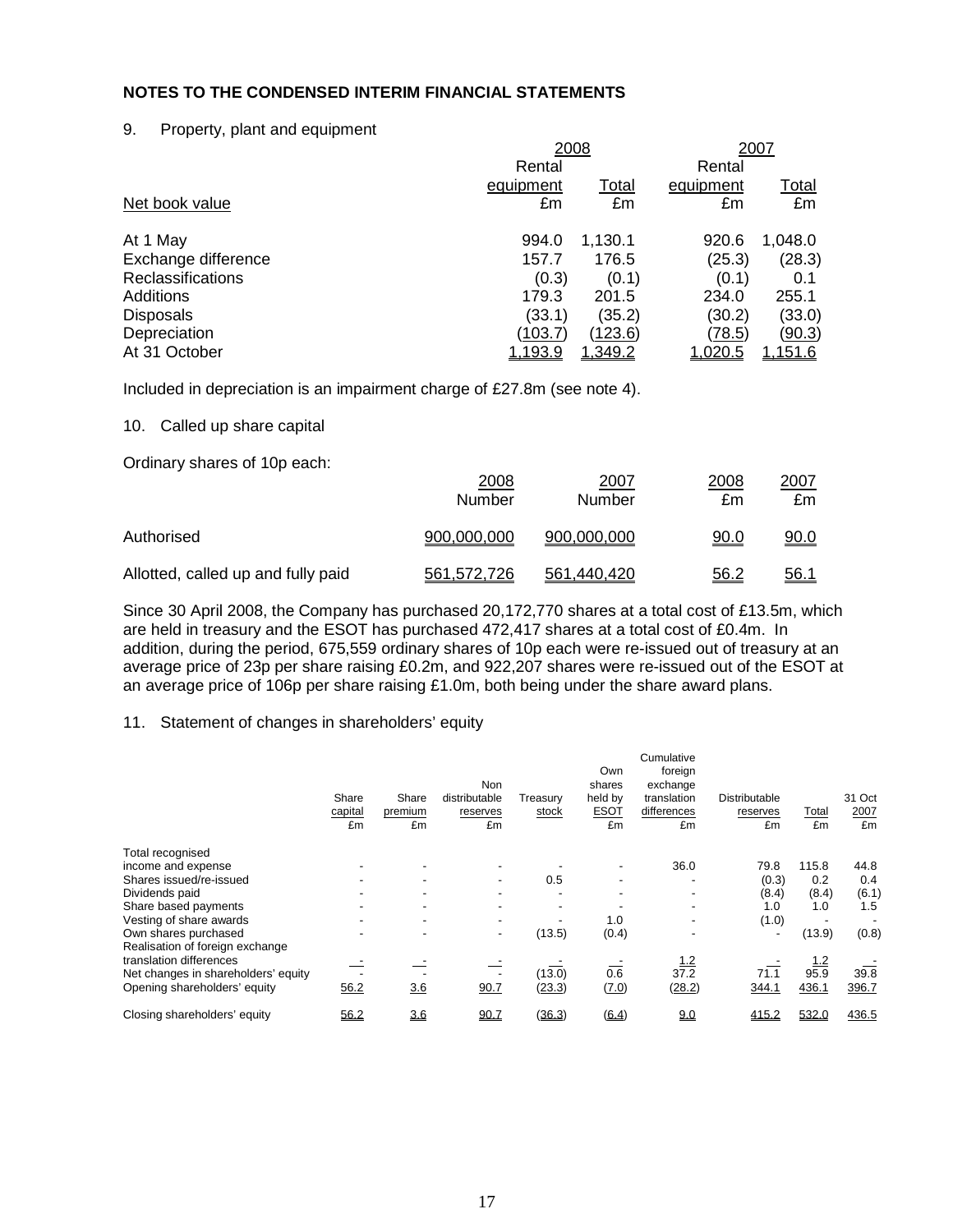12. Notes to the cash flow statement

|                                                                                                                                                                                |                                |                                |                                         |                                         | Six months to<br>31 October                 |
|--------------------------------------------------------------------------------------------------------------------------------------------------------------------------------|--------------------------------|--------------------------------|-----------------------------------------|-----------------------------------------|---------------------------------------------|
|                                                                                                                                                                                |                                |                                |                                         | 2008<br>£m                              | 2007<br>£m                                  |
| a) Cash flow from operating activities                                                                                                                                         |                                |                                |                                         |                                         |                                             |
| Operating profit before exceptional items and amortisation:                                                                                                                    |                                |                                |                                         |                                         |                                             |
| - continuing operations<br>- discontinued operations                                                                                                                           |                                |                                |                                         | 110.0<br>2.8<br>112.8                   | 109.7<br>5.2<br>114.9                       |
| Depreciation:<br>- continuing operations                                                                                                                                       |                                |                                |                                         | 95.8                                    | 87.6                                        |
| - discontinued operations<br><b>EBITDA</b> before exceptional items<br>Profit on disposal of property, plant and equipment                                                     |                                |                                |                                         | 208.6<br>(5.5)                          | 2.7<br>205.2<br>(7.7)                       |
| Decrease in inventories<br>Increase in trade and other receivables<br>Increase/(decrease) in trade and other payables                                                          |                                |                                |                                         | 4.9<br>(16.6)<br>1.6                    | 0.9<br>(20.6)<br>(0.5)                      |
| Exchange differences<br>Other non-cash movements<br>Cash generated from operations before exceptional items                                                                    | 0.8<br><u>1.1</u><br>194.9     | 0.6<br>1.4<br>179.3            |                                         |                                         |                                             |
| b) Reconciliation to net debt                                                                                                                                                  |                                |                                |                                         |                                         |                                             |
| Decrease/(increase) in cash in the period<br>(Decrease)/increase in debt through cash flow<br>Change in net debt from cash flows<br>Exchange difference<br>Non-cash movements: |                                |                                |                                         | 0.2<br>(86.7)<br>(86.5)<br>196.8        | (0.9)<br>49.2<br>48.3<br>(34.2)             |
| - deferred costs of debt raising<br>- capital element of new finance leases<br>Movement in net debt in the period<br>Opening net debt<br>Closing net debt                      |                                |                                |                                         | 1.3<br>0.9<br>112.5<br>963.2<br>1,075.7 | 1.1<br>0.1<br>15.3<br>915.9<br><u>931.2</u> |
| <b>Analysis of net debt</b><br>C)                                                                                                                                              | 1 May<br>2008<br>£m            | Exchange<br>movement<br>£m     | Cash<br>flow<br>£m                      | Non-cash<br>movements<br>£m             | 31 October<br>2008<br>£m                    |
| Cash<br>Debt due within 1 year<br>Debt due after 1 year<br>Total net debt                                                                                                      | (1.8)<br>7.6<br>957.4<br>963.2 | (0.3)<br>1.3<br>195.8<br>196.8 | 0.2<br>(0.2)<br>(86.5)<br><u>(86.5)</u> | 0.6<br>1.6<br>2.2                       | (1.9)<br>9.3<br>1,068.3<br>1,075.7          |

#### 13. Disposal of Ashtead Technology

The Group sold its Ashtead Technology division on 26 June 2008 for a cash consideration of £96.0m which has been applied to reduce outstanding debt. Ashtead Technology has been accounted for as a discontinued operation and accordingly the after tax profit for the period from its operations and the gain on the sale of its assets and liabilities has been shown as a single line item within the Group's income statement. The profit after taxation from operations of the business sold comprises: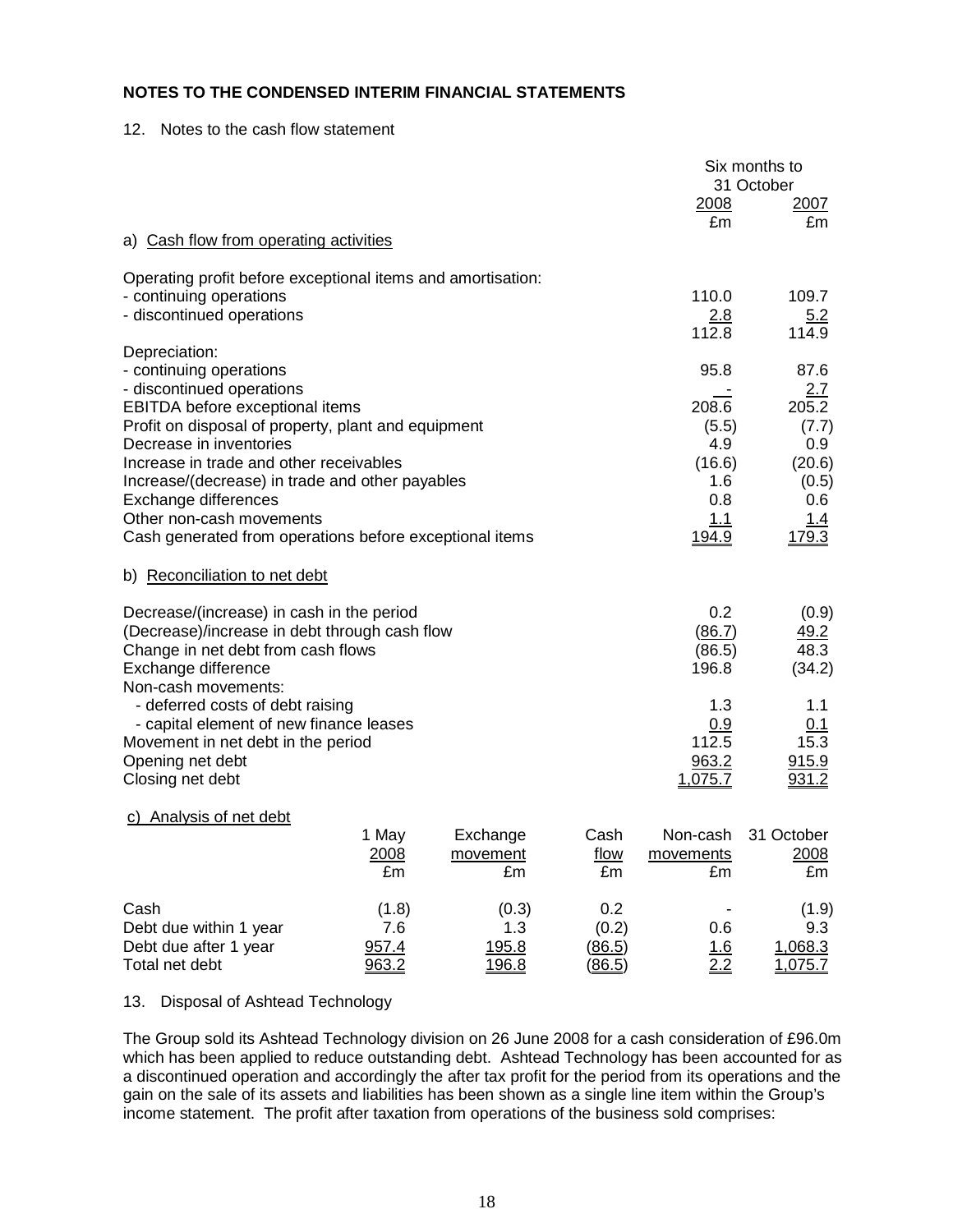## **NOTES TO THE INTERIM FINANCIAL STATEMENTS**

#### 13. Disposal of Ashtead Technology (continued)

|                                                    | Two months to    | Six months to       |
|----------------------------------------------------|------------------|---------------------|
|                                                    | 30 June          | 31 October          |
|                                                    | 2008             | 2007                |
|                                                    | £m               | £m                  |
| Revenue                                            | 4.7              | 13.1                |
| Operating costs                                    | (1.9)            | (5.5)               |
| Other income                                       |                  |                     |
| <b>EBITDA</b>                                      | $\overline{2.8}$ | $\frac{0.3}{7.9}$   |
| Depreciation                                       |                  |                     |
| Operating profit                                   | $\overline{2.8}$ | $\frac{(2.7)}{5.2}$ |
| Net financing costs                                |                  |                     |
| Profit before taxation from operations             | $\overline{2.8}$ | $\overline{5.2}$    |
| Taxation                                           | <u>(0.8)</u>     |                     |
| Profit after taxation from operations              | 2.0              | $\frac{(1.7)}{3.5}$ |
| Gain on sale of Ashtead Technology, after taxation | 54.4             |                     |
| Profit after taxation from discontinued operations | 56.4             | $\overline{3.5}$    |

The £0.8m tax charge consists of a deferred tax charge of £0.4m (2007: £0.8m) relating to the UK, a deferred tax charge of £0.3m relating to the US (2007: £0.7m) and a current tax charge of £0.1m (2007: £0.2m) relating to Singapore.

The assets and liabilities of Ashtead Technology as at the date of disposal were:

|                                                                                                                                                   | At 26 June 2008 |            |
|---------------------------------------------------------------------------------------------------------------------------------------------------|-----------------|------------|
| Assets                                                                                                                                            |                 | £m         |
| Cash and cash equivalents                                                                                                                         |                 | 2.8        |
| Inventories                                                                                                                                       |                 | 0.1        |
| Trade and other receivables                                                                                                                       |                 | 5.8        |
| <b>Taxation assets</b>                                                                                                                            |                 | 0.8        |
| Property, plant and equipment - rental equipment                                                                                                  | 18.9            |            |
| - other assets                                                                                                                                    | 0.3             |            |
|                                                                                                                                                   |                 | 19.2       |
| Goodwill                                                                                                                                          |                 | 2.0        |
| Total assets of the disposal group                                                                                                                |                 | 30.7       |
| Liabilities                                                                                                                                       |                 |            |
| Trade and other payables                                                                                                                          |                 | 4.6        |
| <b>Taxation liabilities</b>                                                                                                                       |                 | <u>2.8</u> |
| Total liabilities of the disposal group                                                                                                           |                 | 7.4        |
|                                                                                                                                                   |                 |            |
| Net assets                                                                                                                                        |                 | 23.3       |
| The proceeds from the sale of Ashtead Technology which have been included in the profit after tax<br>from discontinued operations are as follows: |                 |            |
| <b>Sale of Ashtead Technology</b>                                                                                                                 |                 | 2008       |
|                                                                                                                                                   |                 | £m         |
| <b>Consideration received</b>                                                                                                                     |                 | 96.0       |
| Less: Costs of disposal                                                                                                                           |                 | (5.3)      |
| Net disposal consideration                                                                                                                        |                 | 90.7       |
| Less: Carrying amounts of net assets disposed of                                                                                                  |                 | (23.3)     |

54.4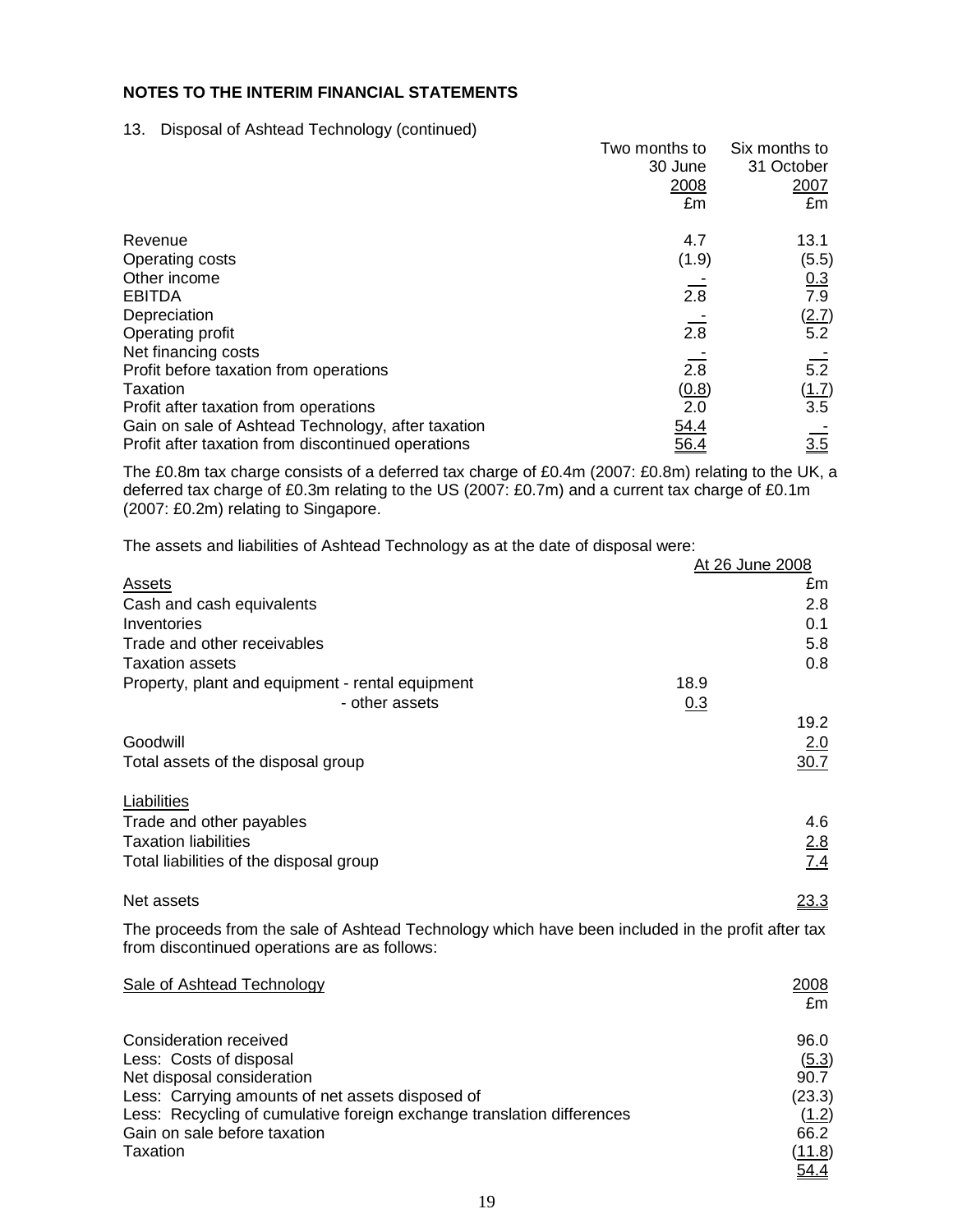#### **NOTES TO THE INTERIM FINANCIAL STATEMENTS**

#### 13. Disposal of Ashtead Technology (continued)

The results of the discontinued operations which have been included in the consolidated cash flow statement are as follows:

|                                                    | Two months to | Six months to |
|----------------------------------------------------|---------------|---------------|
|                                                    | 30 June       | 31 October    |
|                                                    | 2008          | 2007          |
|                                                    | £m            | £m            |
| Cash flows attributable to discontinued operations |               |               |
| Cash flows from operating activities               | 3.7           | 7.1           |
| Cash flows from investing activities               | (0.9)         | (3.8)         |
| Cash flows from financing activities               | (0.3)         | <u>(3.2)</u>  |
|                                                    | 2.5           | 0.1           |
| Net cash inflow on disposal                        |               |               |
| Consideration received in cash                     | 96.0          |               |
| Less: Cash and cash equivalents balance sold       | (2.8)         |               |
| Less: Costs of disposal paid                       | <u>(3.4)</u>  |               |
| Net consideration reported on cash flow statement  | <u>89.8</u>   |               |

#### 14. Contingent liabilities and contingent assets

There have been no significant changes in contingent liabilities from those reported at 30 April 2008. The Group remains subject to periodic legal claims in the ordinary course of its business. However, the claims outstanding at 31 October 2008 are not expected to have a significant impact on the Group's financial position.

As part of the NationsRent acquisition, the Group has agreed to pay deferred contingent consideration of up to \$89m. The amount of the deferred contingent consideration is linked to the Company's share price performance over the three years from 1 September 2006 to 31 August 2009. In the event that the Company's share price (measured on a five day average basis) rises by more than 22.2% above the reference price of 204p (as adjusted for the bonus element of the rights issue), contingent consideration becomes payable at the rate of \$5m for every additional 1% rise in the share price up to a maximum of 40% above the reference price. Accordingly, deferred contingent consideration starts to become payable when the Company's share price reaches 250p with the maximum \$89m being payable at 286p. The contingent consideration is payable on a quarterly basis in cash. It is not practicable to estimate reliably the amount of contingent consideration which will become payable and accordingly no provision has been made.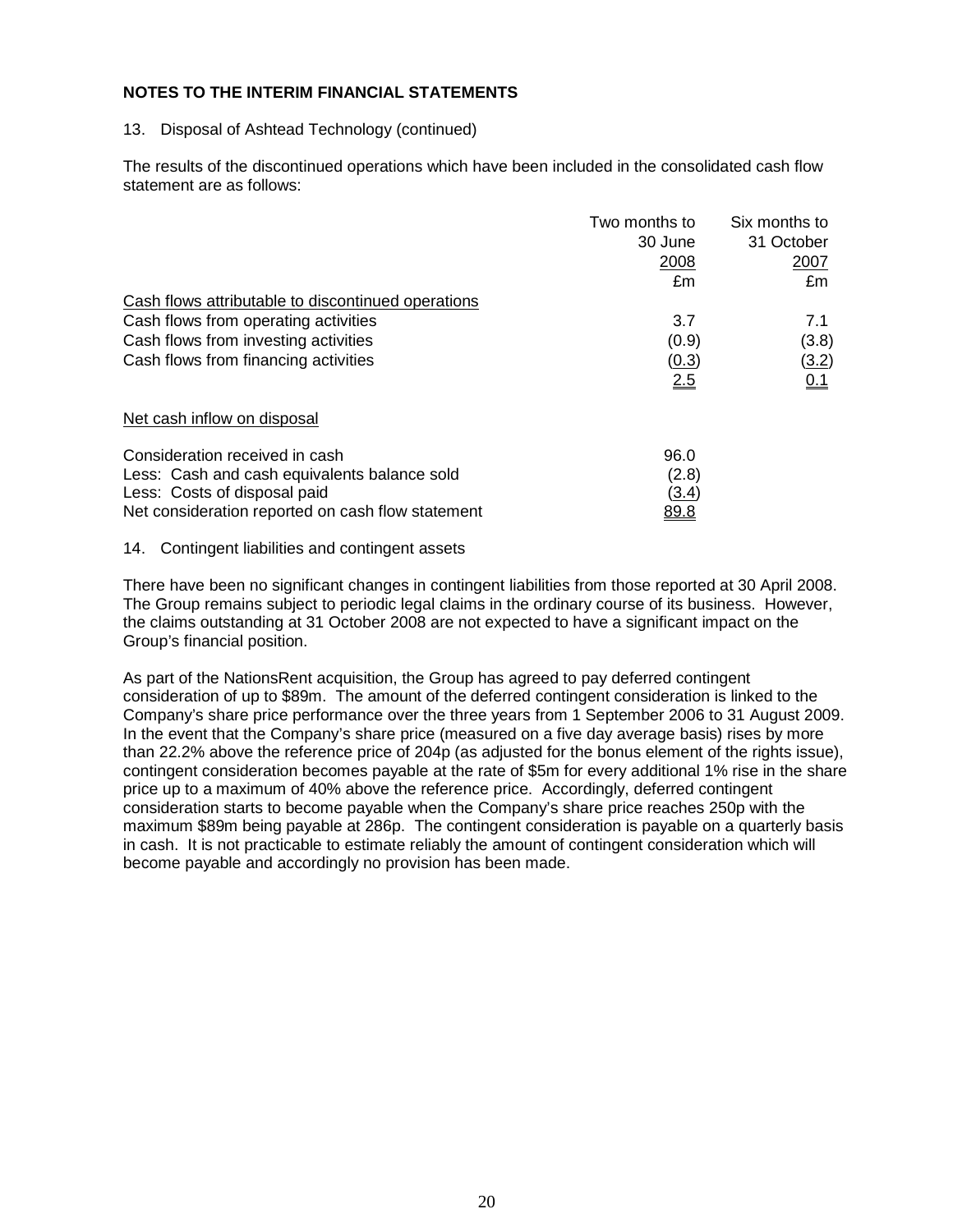### **REVIEW OF RESULTS, BALANCE SHEET AND CASH FLOW**

#### **Results**

#### Segmental results

Divisional results before exceptional items and amortisation of acquired intangibles for the three months and six months ended 31 October 2008 are summarised below:

| Three months to 31 October                                                                                                                                                                                                                                                                                          | 2008                    | Revenue<br>2007         | <b>EBITDA</b><br>2008           | 2007                            | Operating profit<br>2008                                                        | 2007                                                                          |
|---------------------------------------------------------------------------------------------------------------------------------------------------------------------------------------------------------------------------------------------------------------------------------------------------------------------|-------------------------|-------------------------|---------------------------------|---------------------------------|---------------------------------------------------------------------------------|-------------------------------------------------------------------------------|
|                                                                                                                                                                                                                                                                                                                     |                         |                         |                                 |                                 |                                                                                 |                                                                               |
| Sunbelt in \$m                                                                                                                                                                                                                                                                                                      | 418.3                   | 420.6                   | 162.3                           | 179.8                           | 95.1                                                                            | <u>111.8</u>                                                                  |
| Sunbelt in £m<br>A-Plant<br>Group central costs<br>Continuing operations<br>Net financing costs<br>Profit before tax, exceptionals and<br>amortisation from continuing operations<br>Ashtead Technology - discontinued operations<br><b>Exceptional items</b><br>Amortisation<br>Total Group profit before taxation | 232.4<br>54.4<br>286.8  | 207.8<br>56.4<br>264.2  | 90.3<br>19.6<br>(1.7)<br>108.2  | 88.8<br>20.5<br>(2.4)<br>106.9  | 52.9<br>7.1<br>(1.7)<br>58.3<br>(17.6)<br>40.7<br>(36.8)<br>$\frac{(0.7)}{3.2}$ | 55.2<br>9.5<br>(2.4)<br>62.3<br>(19.2)<br>43.1<br>2.9<br>0.2<br>(0.6)<br>45.6 |
| Six months to 31 October                                                                                                                                                                                                                                                                                            |                         |                         |                                 |                                 |                                                                                 |                                                                               |
| Sunbelt in \$m                                                                                                                                                                                                                                                                                                      | 821.7                   | 809.1                   | 320.8                           | 330.5                           | 187.0                                                                           | 196.6                                                                         |
| Sunbelt in £m<br>A-Plant<br>Group central costs<br>Continuing operations<br>Net financing costs<br>Profit before tax, exceptionals and                                                                                                                                                                              | 436.8<br>109.5<br>546.3 | 401.9<br>108.5<br>510.4 | 170.6<br>38.8<br>(3.6)<br>205.8 | 164.1<br>37.6<br>(4.4)<br>197.3 | 99.4<br>14.2<br>(3.6)<br>110.0<br>(33.4)                                        | 97.6<br>16.5<br>(4.4)<br>109.7<br>(38.2)                                      |
| amortisation from continuing operations<br>Ashtead Technology - discontinued operations<br><b>Exceptional items</b><br>Amortisation<br>Total Group profit before taxation                                                                                                                                           |                         |                         |                                 |                                 | 76.6<br>2.8<br>30.5<br>(1.4)<br>108.5                                           | 71.5<br>5.2<br>0.2<br>(1.2)<br><u>75.7</u>                                    |

#### Three months ended 31 October

Revenue from continuing operations increased 8.6% to £286.8m (2007: £264.2m) but decreased 1.1% at constant 2008 exchange rates. Underlying operating profit decreased by 6.4% to £58.3m (2007: £62.3m) and 15.6% at constant 2008 exchange rates. Reflecting the benefit of lower debt and lower interest rates, profit before tax, exceptionals and amortisation for the quarter decreased to £40.7m (2007: £43.1m) and, after discontinued operations, exceptional items and amortisation, the profit before tax for the quarter was £3.2m (2007: £45.6m).

Sunbelt's dollar revenues of \$418.3m were comparable to the prior year. This reflected a fleet 4.0% larger on average than last year, physical utilisation for the quarter slightly lower at 71% (2007: 72%) and a 1% lower achieved yield. Dollar utilisation was 61% at 31 October 2008 compared to 62% at 30 April 2008. This reflects the weakening economic environment for our end markets and contributed to EBITDA and operating profit margins in the quarter of 38.8% and 22.7% respectively.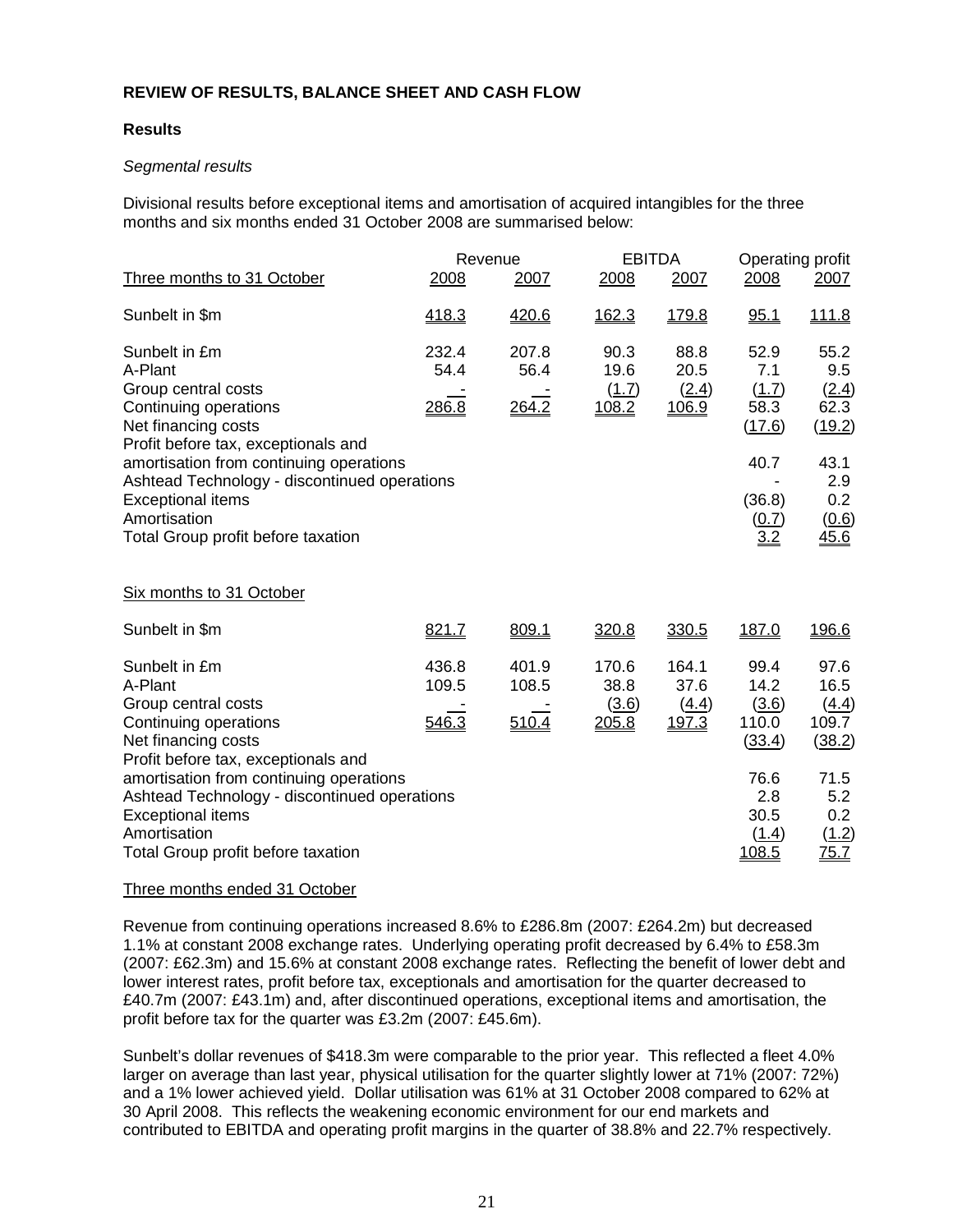The economic slowdown in the UK, and particularly the collapse in UK house building, led to the 4% decline in A-Plant's second quarter revenues. This reflected more fleet on rent than a year ago with a 13% increase in average fleet size to £384.2m but physical utilisation lower at 68% (2007: 73%) and 9% lower average yield. In these more difficult conditions, A-Plant's EBITDA and operating profit margins declined to 36.1% and 13.1% respectively.

#### Six months ended 31 October

Revenue increased 7.0% to £546.3m (2007: £510.4m) in the six months ended 31 October 2008 at actual rates of exchange and by 1.4% at constant 2008 exchange rates. Underlying operating profit was flat at £110.0m (2007: £109.7m) at actual rates of exchange but decreased by 5.6% at constant rates. Profit before tax, exceptionals and amortisation for the six months rose 7.2% to £76.6m (2007: £71.5m) and by 2.7% at constant rates. After exceptional items and amortisation, the total Group profit before tax (including Ashtead Technology) was £108.5m (2007: £75.7m).

#### **Balance sheet**

Capital expenditure in the six months was £201.5m of which £179.3m was invested in the rental fleet (2007: £255.1m in total). Expenditure on rental equipment was 89% of total capital expenditure with the balance relating to the delivery vehicle fleet, property improvements and to computer equipment. Capital expenditure by division was as follows:

|                                                                                                   | Growth                       | 2008<br>Maintenance            | Total                           | 2007<br>Total                          |
|---------------------------------------------------------------------------------------------------|------------------------------|--------------------------------|---------------------------------|----------------------------------------|
| Sunbelt in \$m                                                                                    | 61.7                         | 145.6                          | 207.3                           | 313.3                                  |
| Sunbelt in £m<br>A-Plant<br>Continuing operations<br>Ashtead Technology<br>Total rental equipment | 38.2<br>21.7<br>59.9<br>59.9 | 90.1<br>29.3<br>119.4<br>119.4 | 128.3<br>51.0<br>179.3<br>179.3 | 150.8<br>77.2<br>228.0<br>6.0<br>234.0 |
| Delivery vehicles, property improvements & computers<br>Total additions                           |                              |                                | 22.2<br>201.5                   | 21.1<br><u>255.1</u>                   |

As market conditions slowed the Group spent £59.9m of its rental equipment capital expenditure on growth (2007: £129.2m) and £119.4m on replacing existing fleet (2007: £104.8m). The growth proportion is estimated on the basis of the assumption that maintenance capital expenditure in any period is equal to the original cost of equipment sold.

The average age of the Group's serialised rental equipment, which constitutes the substantial majority of the fleet, at 31 October 2008 was 32 months (2007: 27 months) on a net book value basis. Sunbelt's fleet had an average age of 34 months (2007: 29 months) comprising 36 months for aerial work platforms which have a longer life and 32 months for the remainder of its fleet and A-Plant's fleet had an average age of 23 months (2007: 21 months).

The original cost of the Group's rental fleet and the dollar utilisation for the twelve months ended 31 October 2008 are shown below:

|                |                               |               |             | LTM rental &   | LTM         | LTM         |
|----------------|-------------------------------|---------------|-------------|----------------|-------------|-------------|
|                | Rental fleet at original cost |               |             | rental related | dollar      | physical    |
|                | 31 October 2008               | 30 April 2008 | LTM average | revenues       | utilisation | utilisation |
|                |                               |               |             |                |             |             |
| Sunbelt in \$m | 2,375                         | 2,314         | 2,349       | 1,439          | 61%         | 67%         |
|                |                               |               |             |                |             |             |
| Sunbelt in £m  | 1,470                         | 1,168         | 1,214       | 744            | 61%         | 67%         |
| A-Plant        | <u>381</u>                    | 360           | 369         | 210            | 57%         | <u>70%</u>  |
|                | 1,851                         | 1,528         | 1,583       | 954            | <u>60%</u>  |             |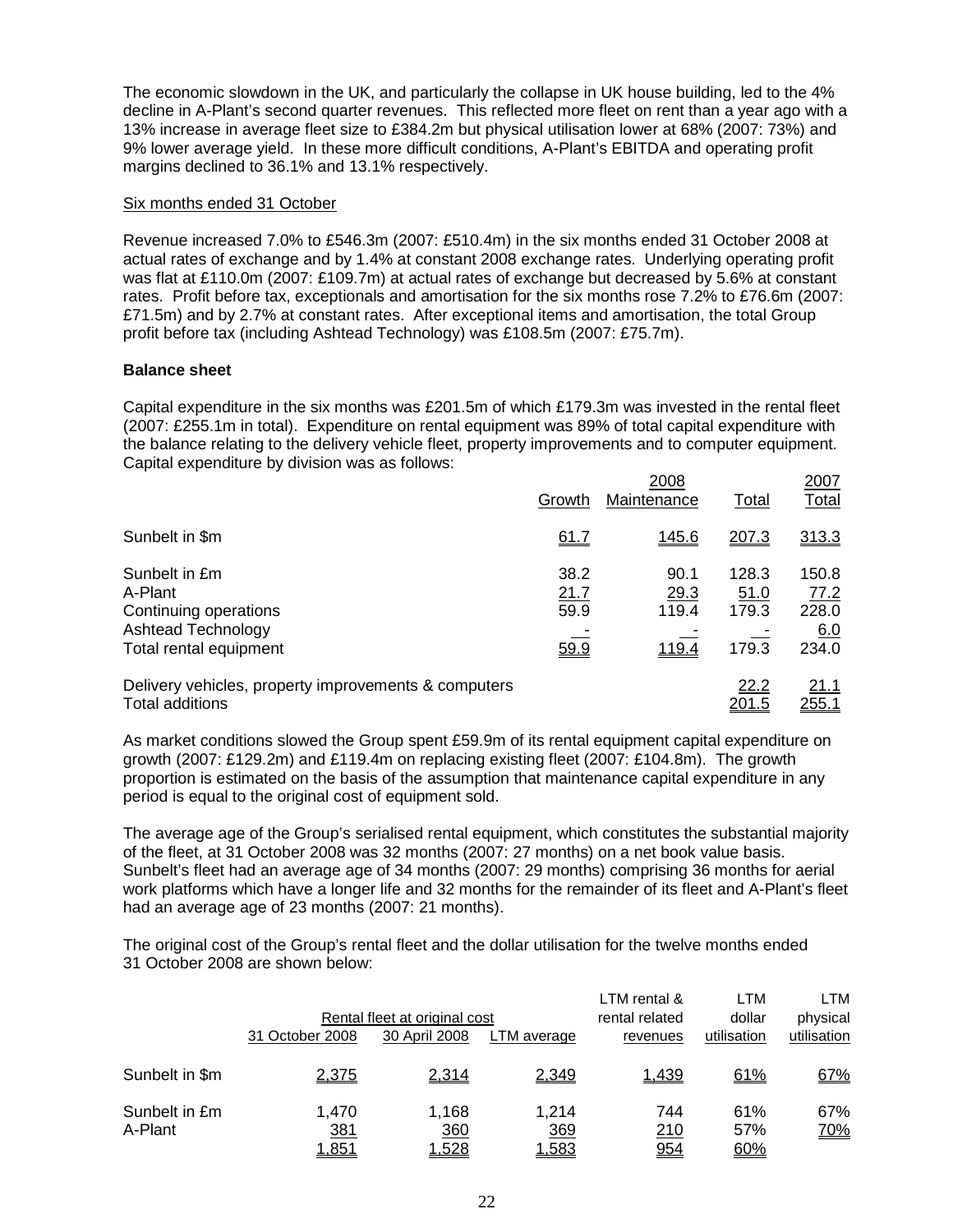Dollar utilisation is defined as rental and rental related revenues divided by average fleet at original (or "first") cost. Dollar utilisation at Sunbelt for the twelve months ended 31 October 2008 was 61%, down slightly from 62% in the year ended 30 April 2008. Dollar utilisation of 57% at A-Plant reflects the lower pricing (relative to equipment cost) prevalent in the competitive UK market. Physical utilisation is time based utilisation, which is calculated as the daily average of the original cost of equipment on rent as a percentage of the total value of equipment in the fleet at the measurement date.

## Trade receivables

Receivable days at 31 October 2008 were 53 days (2007: 51 days). The bad debt charge for the six months ended 31 October 2008 as a percentage of total turnover was 1.0% (2007: 0.8%).

#### Trade and other payables

Group payable days were 54 days in 2008 (2007: 60 days). Capital expenditure related payables at 31 October 2008 totalled £37.4m (2007: £74.4m). Payment periods for purchases other than rental equipment vary between 7 and 45 days and for rental equipment between 30 and 120 days.

#### **Cash flow and net debt**

Free cash flow (defined as the net cash inflow from operations less net maintenance capital expenditure, financing costs paid and tax paid) is summarised below:

|                                              | Six months to<br>31 October |               | LTM to<br>31 October | Year to<br>30 April |
|----------------------------------------------|-----------------------------|---------------|----------------------|---------------------|
|                                              |                             |               |                      |                     |
|                                              | 2008                        | 2007          | 2008                 | 2008                |
|                                              | £m                          | £m            | £m                   | £m                  |
| <b>EBITDA before exceptional items</b>       | 208.6                       | 205.2         | 383.4                | 380.0               |
| <b>Cash inflow from operations</b>           |                             |               |                      |                     |
| before exceptional items                     | 194.9                       | 179.3         | 372.0                | 356.4               |
| Cash efficiency ratio*                       | 93.4%                       | 87.4%         | 97.0%                | 93.8%               |
| Maintenance rental capital expenditure       | (103.2)                     | (114.0)       | (184.5)              | (195.3)             |
| Non-rental capital expenditure               | (19.4)                      | (21.5)        | (33.7)               | (35.8)              |
| Proceeds from sale of used rental equipment  | 27.6                        | 57.9          | 62.4                 | 92.7                |
| Tax paid                                     | (0.5)                       | (0.3)         | (6.6)                | (6.4)               |
| Cash flow before interest & growth capex     | 99.4                        | 101.4         | 209.6                | 211.6               |
| Financing costs paid                         | (28.4)                      | (34.7)        | (70.1)               | (76.4)              |
| Cash flow before growth capex after interest | 71.0                        | 66.7          | 139.5                | 135.2               |
| Growth capital expenditure                   | (50.8)                      | (101.7)       | (69.5)               | (120.4)             |
| Exceptional costs paid (net)                 | (1.4)                       | (6.8)         | (4.1)                | (9.5)               |
| Free cash flow                               | 18.8                        | (41.8)        | 65.9                 | 5.3                 |
| Business disposals/(acquisitions)            | 89.8                        |               | 83.9                 | (5.9)               |
| Total cash generated/(absorbed)              | 108.6                       | (41.8)        | 149.8                | (0.6)               |
| Dividends paid                               | (8.4)                       | (6.1)         | (12.8)               | (10.5)              |
| Purchase of own shares by the ESOT           | (0.4)                       | (0.8)         | (1.2)                | (1.6)               |
| Purchase of own shares by the Company        | (13.5)                      |               | (36.4)               | (22.9)              |
| Proceeds from issues of ordinary shares      |                             | 0.4           | 0.1                  | 0.5                 |
| Proceeds from re-issue of shares             | <u>0.2</u>                  |               | 0.2                  |                     |
| Reduction/(increase) in total debt           | 86.5                        | <u>(48.3)</u> | <u>99.7</u>          | (35.1)              |

\* Cash inflow from operations before exceptional items as a percentage of EBITDA before exceptional items.

Half year cash inflow from operations increased 9% to £194.9m and the cash efficiency ratio was 93.4% (2007: 87.4%). Tax payments remain low reflecting tax depreciation in excess of book and utilisation of tax losses. Financing costs paid differ from the accounting charge in the income statement due to the timing of interest payments in the year, with accrued unpaid interest at 31 October 2008 totalling £14.9m (2007: £15.5m) and due to non-cash interest charges. As noted above, capital expenditure slowed in the first half with net payments for capital expenditure of £145.8m this year compared to £179.3m in 2007.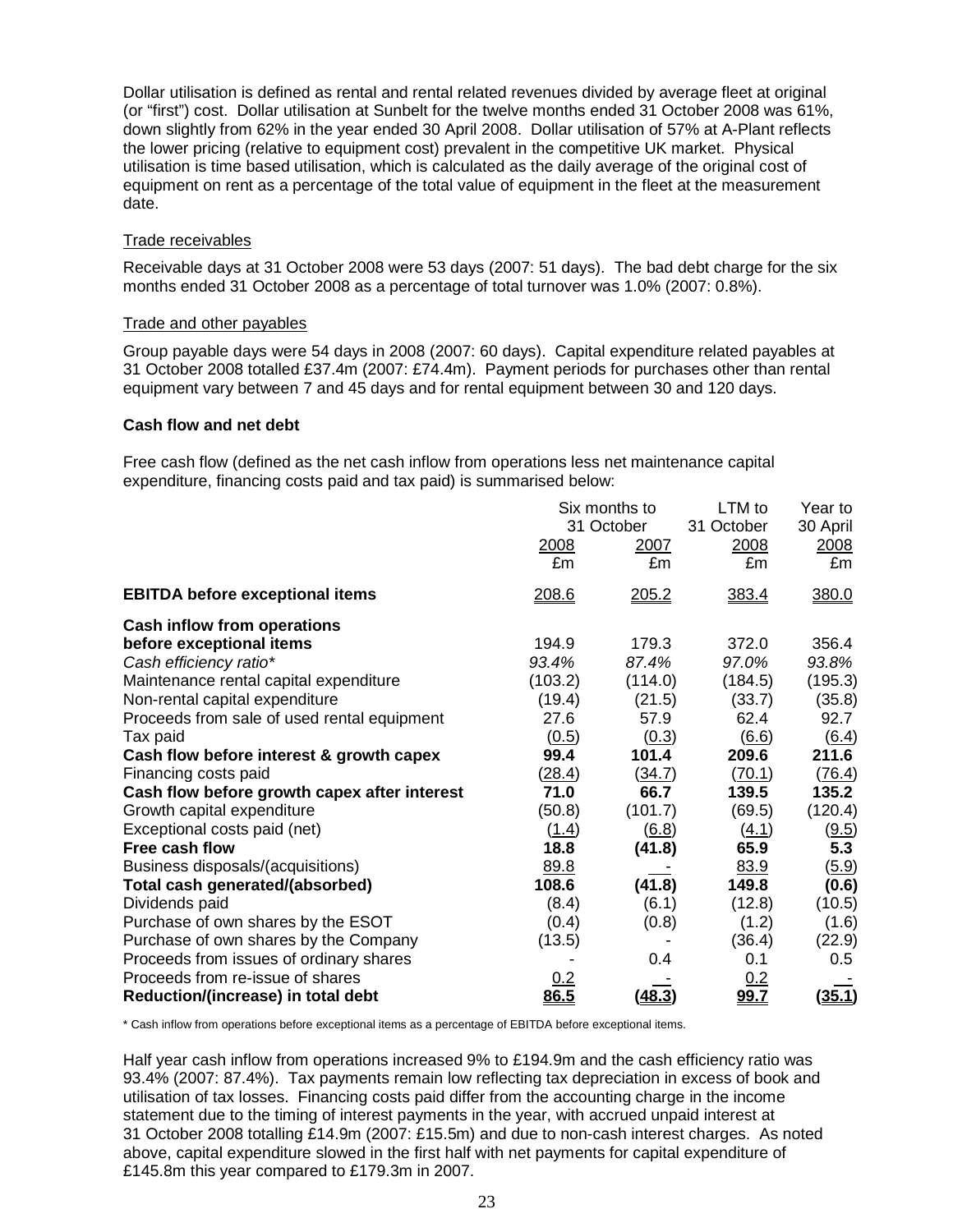As a result the Group generated positive free cash flow (after growth as well as maintenance capital expenditure) in the first half for the first time since the end of the last US slow down in 2004. Including £89.8m generated from the sale of Ashtead Technology (net of disposal costs), the Group generated free cash of £108.6m in the first half compared to the outflow of £41.8m last year.

On a last twelve months basis free cash flow generated totals £65.9m (year to 30 April 2008: £5.3m) whilst total cash generation including the Technology sale is £149.8m (year to 30 April 2008: outflow of £0.6m). Included in the last twelve months' figures are payments for net capital expenditure in the second half of last year of £79.5m. Including the disposal proceeds to be generated as a result of the fleet downsizing programme, we expect a substantially lower net spend in the second half of the current fiscal year with positive implications for the amount of total cash we anticipate generating in the year to 30 April 2009.

#### **Net debt**

|                                                       | 31 October     |                | 30 April |  |
|-------------------------------------------------------|----------------|----------------|----------|--|
|                                                       | 2008           | 2007           | 2008     |  |
|                                                       | £m             | £m             | £m       |  |
| First priority senior secured bank debt               | 578.4          | 540.9          | 556.2    |  |
| Finance lease obligations                             | 15.3           | 17.7           | 15.2     |  |
| 8.625% second priority senior secured notes, due 2015 | 150.9          | 116.1          | 122.2    |  |
| 9% second priority senior secured notes, due 2016     | 333.0          | 258.5          | 271.4    |  |
|                                                       | 1,077.6        | 933.2          | 965.0    |  |
| Cash and cash equivalents                             | <u>(1.9)</u>   | ( <u>2.0</u> ) | (1.8)    |  |
| Total net debt                                        | <u>1,075.7</u> | <u>931.2</u>   | 963.2    |  |

Net debt at 31 October 2008 was £1,076m (30 April 2008: £963m) which includes a translation increase of £197m due to the strength of the dollar. The Group's underlying EBITDA (excluding Ashtead Technology) for the last twelve months calculated at constant 31 October 2008 exchange rates was £432m. Accordingly the ratio of net debt to EBITDA was 2.5 times at constant exchange rates at 31 October 2008 (30 April 2008: 2.5 times).

The Group's debt facilities are now committed for a weighted average period of approximately 5 years with the earliest significant maturity being in August 2011. The weighted average interest cost of these facilities (including non-cash amortisation of deferred debt raising costs) is approximately 7%, most of which is tax deductible in the US where the tax rate is 39%. Financial performance covenants under the two senior secured notes issues are only measured at the time new debt is raised. There are two financial performance covenants under the asset based first priority senior bank facility:

- funded debt to EBITDA before exceptional items not to exceed 4.25 times (4.0 times from April 2009), and
- a fixed charge ratio comparing EBITDA before exceptional items less net capital expenditure paid in cash to the sum of scheduled debt repayments plus cash interest, cash tax payments and dividends paid which is required to be equal or greater to 1.1 times.

These covenants are not, however, required to be adhered to when availability (the difference between the borrowing base and facility utilisation) exceeds \$125m. At 31 October 2008 availability under the bank facility, including suppressed availability of \$18m, was \$764m (\$602m at 30 April 2008). Although the covenants were therefore not required to be measured at 31 October 2008, the Group was in compliance with both of them at that date.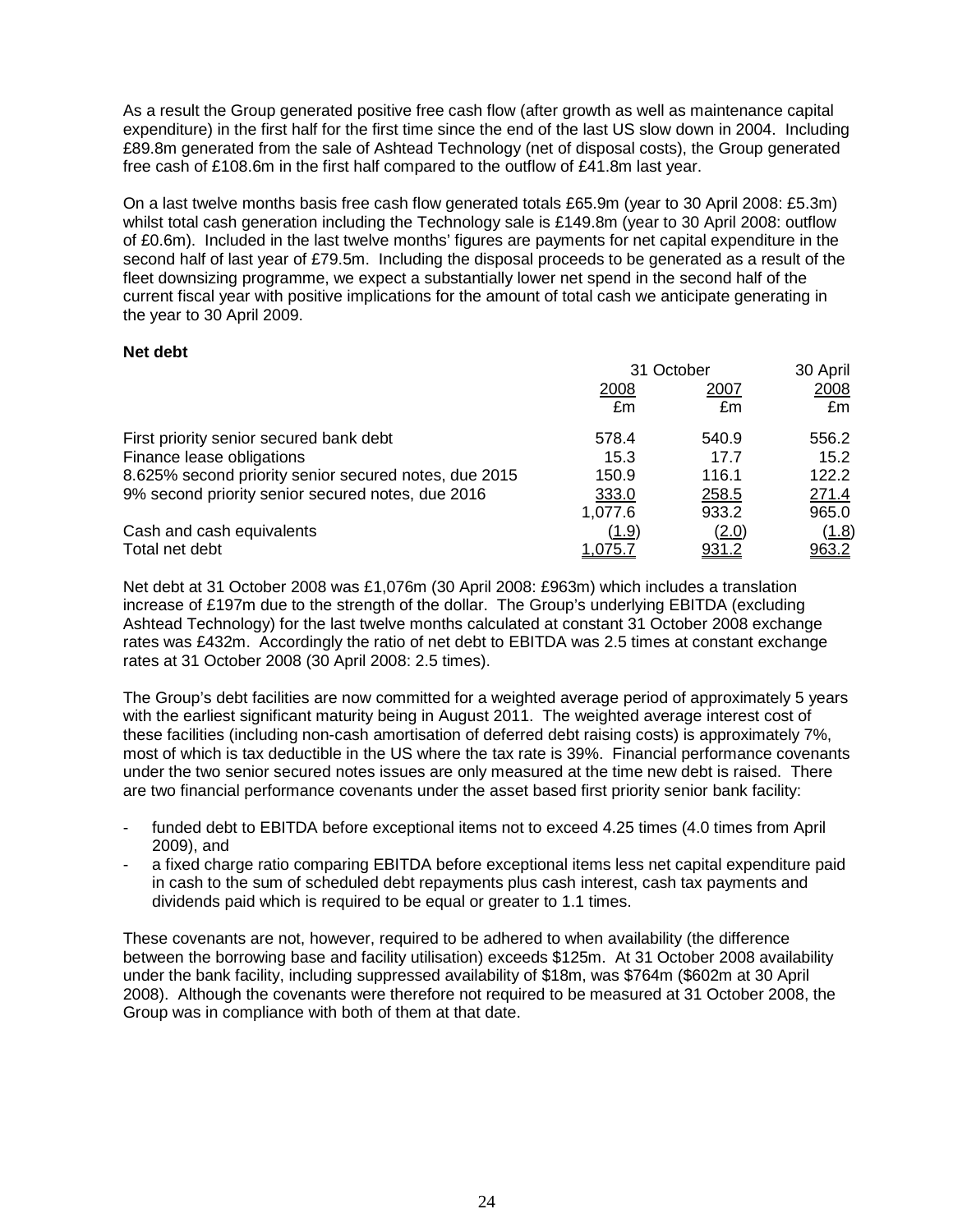#### **Principal risks and uncertainties**

Risks and uncertainties in achieving the Group's objectives for the remainder of the financial year, together with assumptions, estimates, judgements and critical accounting policies used in preparing financial information remain unchanged from those detailed in the 2008 Annual Report and Accounts on pages 25 to 27. Our business is subject to significant fluctuations in performance from quarter to quarter as a result of seasonal effects. Commercial construction activity tends to increase in the summer and during extended periods of mild weather and to decrease in the winter and during extended periods of inclement weather. Furthermore, due to the incidence of public holidays in the US and the UK, there are more billing days in the first half of our financial year than the second half leading to our revenues normally being higher in the first half. On a quarterly basis, the second quarter is typically our strongest quarter, followed by the first and then the third and fourth quarters.

Fluctuations in the value of the US dollar with respect to the pound sterling have had, and may continue to have, a significant impact on our financial condition and results of operations as reported in pounds due to the majority of our assets, liabilities, revenues and costs being denominated in US dollars. Approximately 97% of our debt was denominated in US dollars at 31 October 2008. At that date dollar denominated debt represented approximately 85% of the value of dollar denominated net assets (other than debt) providing a partial, but substantial, hedge against the translation effects of changes in the dollar exchange rate. The dollar interest payable on this debt also limits the impact of changes in the dollar exchange rate on our pre-tax profits and earnings. Based on the currency mix of our profits currently prevailing and on dollar debt levels and interest and exchange rates at 31 October 2008, a 1% change in the US dollar exchange rate would impact pre-tax profit by 0.7%.

In addition, the market background and current trading and outlook sections of this interim statement provides a commentary on market and economic conditions for the remainder of the financial year.

#### **OPERATING STATISTICS**

|                    | Profit centre numbers |            |            |                | Staff numbers |            |  |
|--------------------|-----------------------|------------|------------|----------------|---------------|------------|--|
|                    | 31 October            |            | 30 April   |                | 31 October    | 30 April   |  |
|                    | 2008                  | 2007       | 2008       | 2008           | 2007          | 2008       |  |
| Sunbelt            | 430                   | 441        | 430        | 7,007          | 7,163         | 7,039      |  |
| A-Plant            | 180                   | 195        | 192        | 2,361          | 2,435         | 2,422      |  |
| Ashtead Technology | $\blacksquare$        | 13         | 13         | $\blacksquare$ | 129           | 120        |  |
| Corporate office   |                       |            |            | 13             | 11            | <u> 13</u> |  |
| Group              | <u>610</u>            | <u>649</u> | <u>635</u> | <u>9,381</u>   | 9,738         | 9,594      |  |

Sunbelt's profit centre numbers include 90 Sunbelt at Lowes stores at 31 October 2008 (90 at 30 April 2008 and 95 at 31 October 2007).